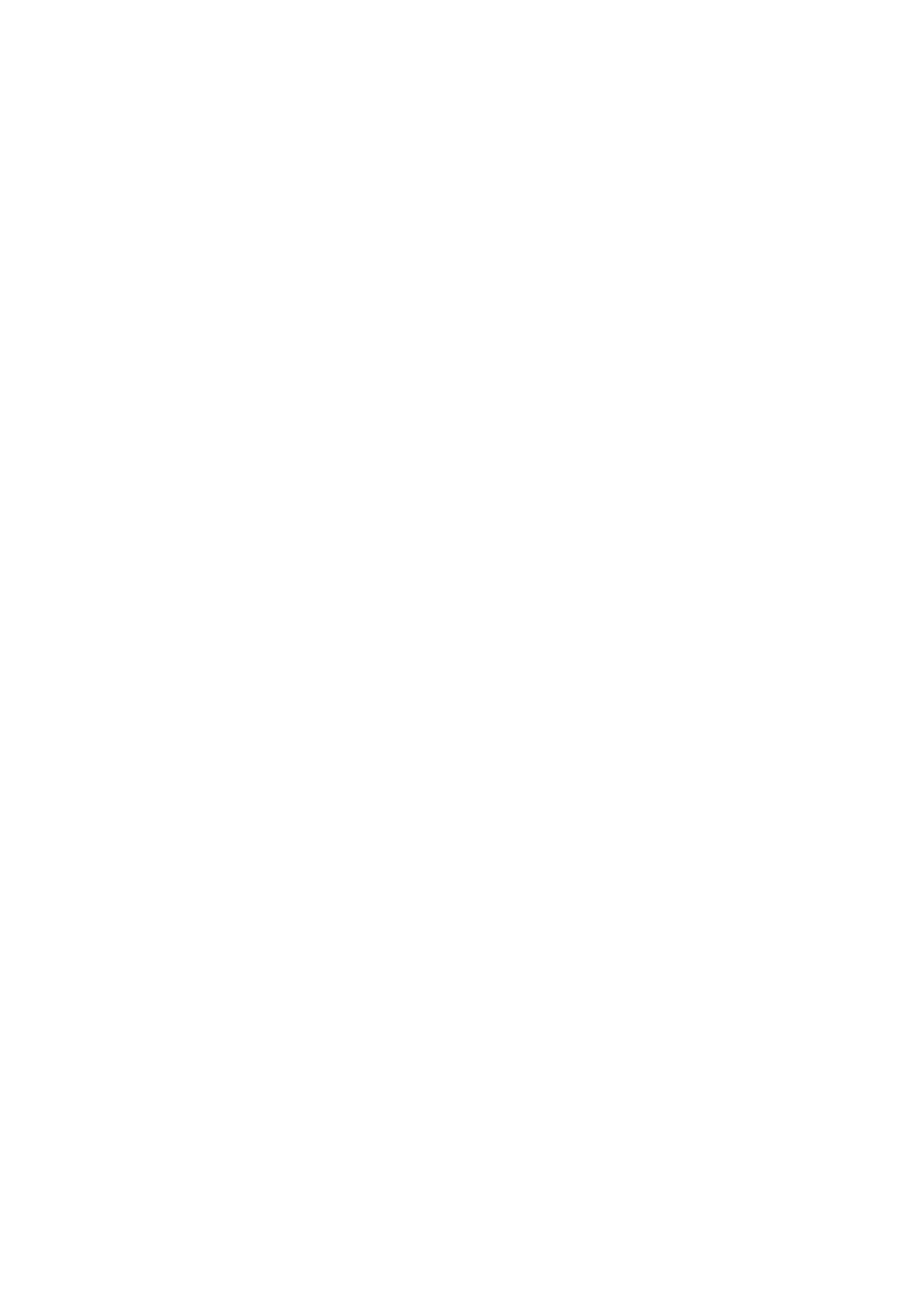# **CONTENTS**

| 1. |                                                                                  |                                                                                   |  |  |  |
|----|----------------------------------------------------------------------------------|-----------------------------------------------------------------------------------|--|--|--|
| 2. |                                                                                  |                                                                                   |  |  |  |
| 3. |                                                                                  |                                                                                   |  |  |  |
|    | 3.1.                                                                             | Effects of fungicide treatment on free amino acid concentration and               |  |  |  |
|    |                                                                                  |                                                                                   |  |  |  |
|    | 3.1.1.                                                                           |                                                                                   |  |  |  |
|    | 3.1.2.                                                                           |                                                                                   |  |  |  |
|    | 3.2.                                                                             | Effects of variety, year of cultivation and sulphur supply on the accumulation    |  |  |  |
|    |                                                                                  |                                                                                   |  |  |  |
|    | 3.2.1.                                                                           |                                                                                   |  |  |  |
|    | 3.2.2.                                                                           |                                                                                   |  |  |  |
|    | 3.2.3.                                                                           | Additional field trials and recommendations on varietal differences 6             |  |  |  |
|    | 3.3.                                                                             | Structure and expression of the asparagine synthetase gene family of              |  |  |  |
|    | wheat 7                                                                          |                                                                                   |  |  |  |
|    | 3.3.1.                                                                           |                                                                                   |  |  |  |
|    | 3.3.2.                                                                           |                                                                                   |  |  |  |
|    | 3.4.<br>Construction of a network describing asparagine metabolism in plants and |                                                                                   |  |  |  |
|    |                                                                                  | its application to the identification of genes affecting asparagine metabolism in |  |  |  |
|    |                                                                                  |                                                                                   |  |  |  |
|    | 3.4.1.                                                                           |                                                                                   |  |  |  |
|    | 3.4.2.                                                                           |                                                                                   |  |  |  |
|    | 3.5.                                                                             | Genomic, biochemical and modelling analyses of asparagine synthetases             |  |  |  |
|    |                                                                                  |                                                                                   |  |  |  |
|    | 3.5.1.                                                                           |                                                                                   |  |  |  |
|    | 3.5.2.                                                                           |                                                                                   |  |  |  |
|    | 3.6.                                                                             | Gene expression profiling (RNAseq) of cultivar Spark and doubled haploid          |  |  |  |
|    |                                                                                  |                                                                                   |  |  |  |
|    | 3.7.                                                                             |                                                                                   |  |  |  |
|    | 3.8.                                                                             |                                                                                   |  |  |  |
|    | 3.9.                                                                             |                                                                                   |  |  |  |
|    | 3.10.                                                                            |                                                                                   |  |  |  |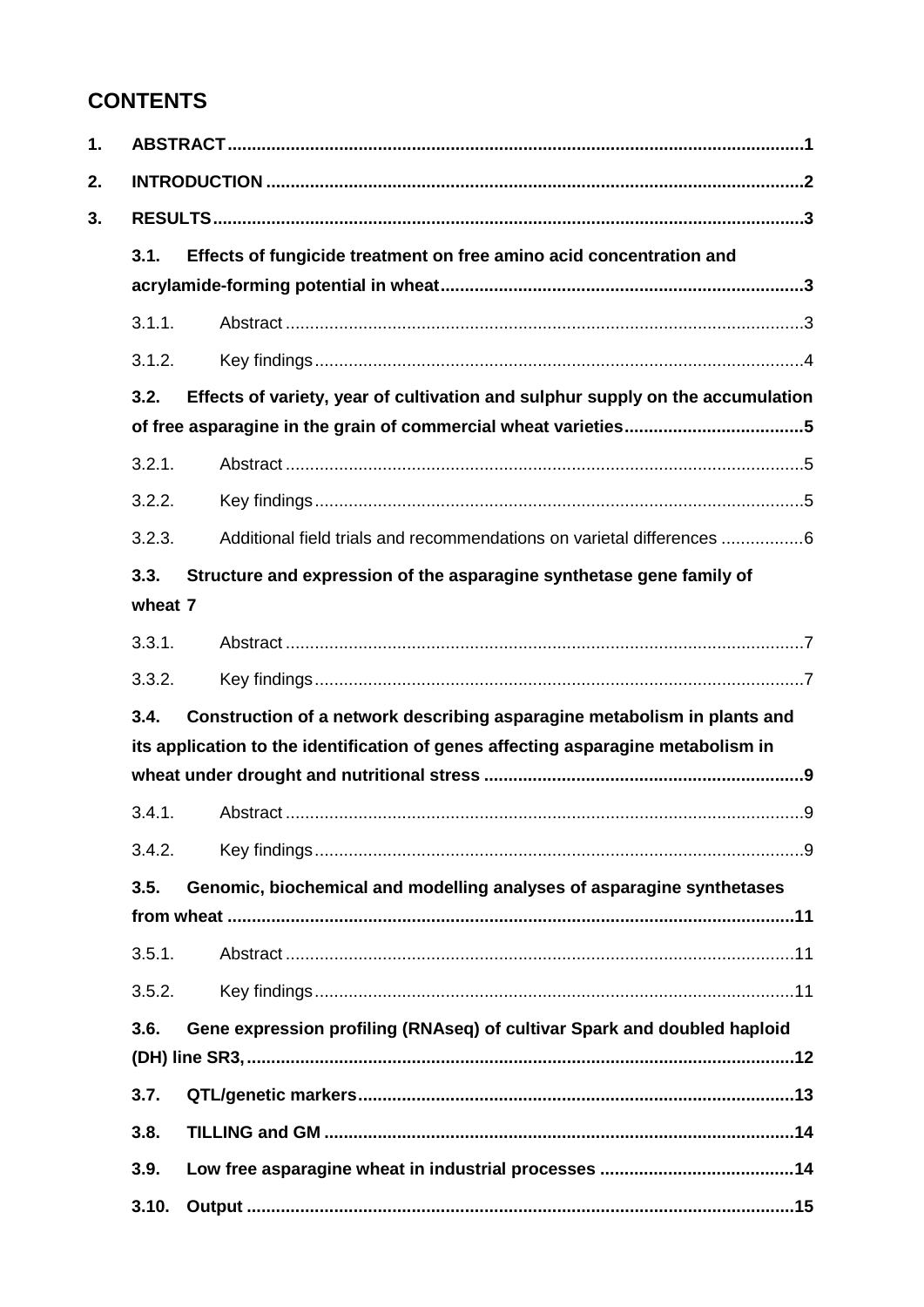| 3.10.10. |  |  |  |  |
|----------|--|--|--|--|
| 3.10.9.  |  |  |  |  |
| 3.10.8.  |  |  |  |  |
| 3.10.7.  |  |  |  |  |
| 3.10.6.  |  |  |  |  |
| 3.10.5.  |  |  |  |  |
| 3.10.4.  |  |  |  |  |
| 3.10.3.  |  |  |  |  |
| 3.10.2.  |  |  |  |  |
| 3.10.1.  |  |  |  |  |

4.

 $5.$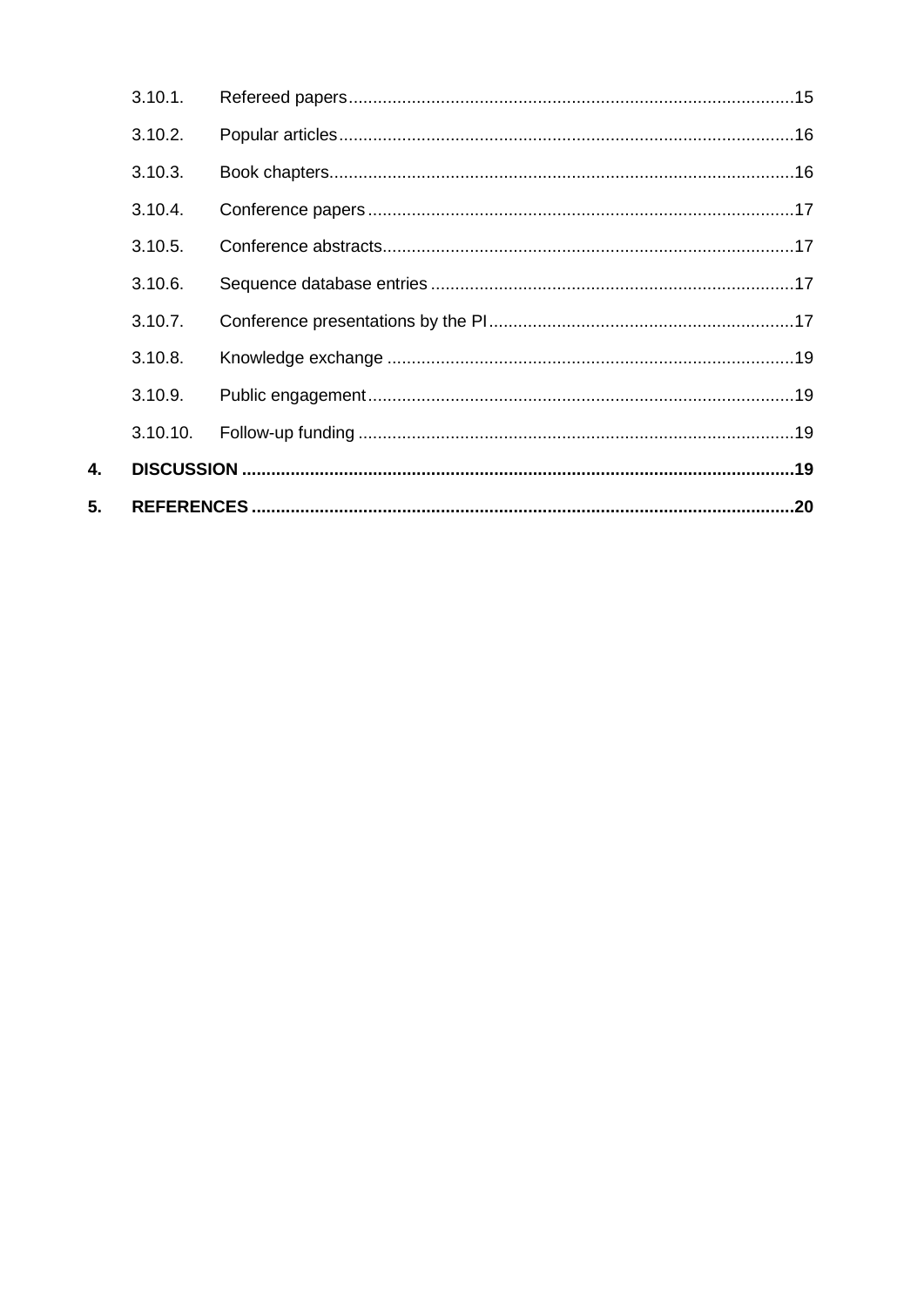### **1. Abstract**

Free asparagine concentration, which is the determining factor for acrylamide-forming potential in cereals, was measured in grain from wheat grown in field trials in 2011-2012 and 2012-2013. There were 25 varieties in 2012 and 59 in 2013, with eleven present in both trials. Eight varieties were identified as having consistently low free asparagine concentration. There was a differential response of varieties to sulphur, and much higher levels of free asparagine in 2012-2013 versus 2011-2012. A key conclusion of this study was that, given the short commercial lifespan of some wheat varieties, information on free asparagine concentration should be made available when a variety is launched. The effect of fungicide application on free asparagine accumulation in wheat grain was also investigated. Flour was analysed from 24 varieties grown in adjacent plots that were treated in identical fashion except that fungicide was applied to one and not the other. Lack of fungicide resulted in visible infection by *Septoria tritici*, yellow rust and brown rust. Free asparagine concentration was much lower in the fungicide-treated wheat than the untreated wheat, resulting in less acrylamide formation in flour when it was heated. The study showed disease control by fungicide application to be an important crop management measure for mitigating the problem of acrylamide formation in wheat products. Asparagine synthesis occurs by the amidation of aspartate, catalysed by asparagine synthetase, and the expression of asparagine synthetase (*TaASN*) genes in wheat was therefore studied. The expression of three genes, *TaASN1-3*, was measured in different tissues and in response to nitrogen and sulphur supply. The expression of *TaASN2* in the grain during mid to late development was the highest of any of the genes in any tissue. Both *TaASN1* and *TaASN2* increased in expression through grain development, and in the grain of field-grown plants during mid-development in response to sulphur deprivation. However, only *TaASN1* was affected by nitrogen or sulphur supply in pot-based experiments, showing complex responses. A possible regulatory motif was found in the promoter of *TaASN1* genes from several cereal species. As the study was completed, a fourth gene, *TaASN4*, was identified from recently available genome data. Phylogenetic analysis showed that other cereal species have similar asparagine synthetase gene families to wheat. *TaASN1* and *TaASN2* were used to produce their encoded proteins in *Escherichia coli*. The proteins were shown to react with two monoclonal antibodies raised to distinct epitopes. The reaction catalysed by asparagine synthetase was modelled using publicly-available data from various species to generate a series of differential equations to describe the reaction stages. The TaASN1 and TaASN2 proteins were purified and found to be active, synthesising asparagine and glutamate from glutamine and aspartate. Data from the reactions was entered into the model, enabling values to be determined for kinetic parameters within the differential equations. A network describing asparagine metabolism was developed and used to identify networks of genes responding to stress in wheat. The network is also being used to filter RNAseq datasets to enable the comparison of high and low asparagine genotypes.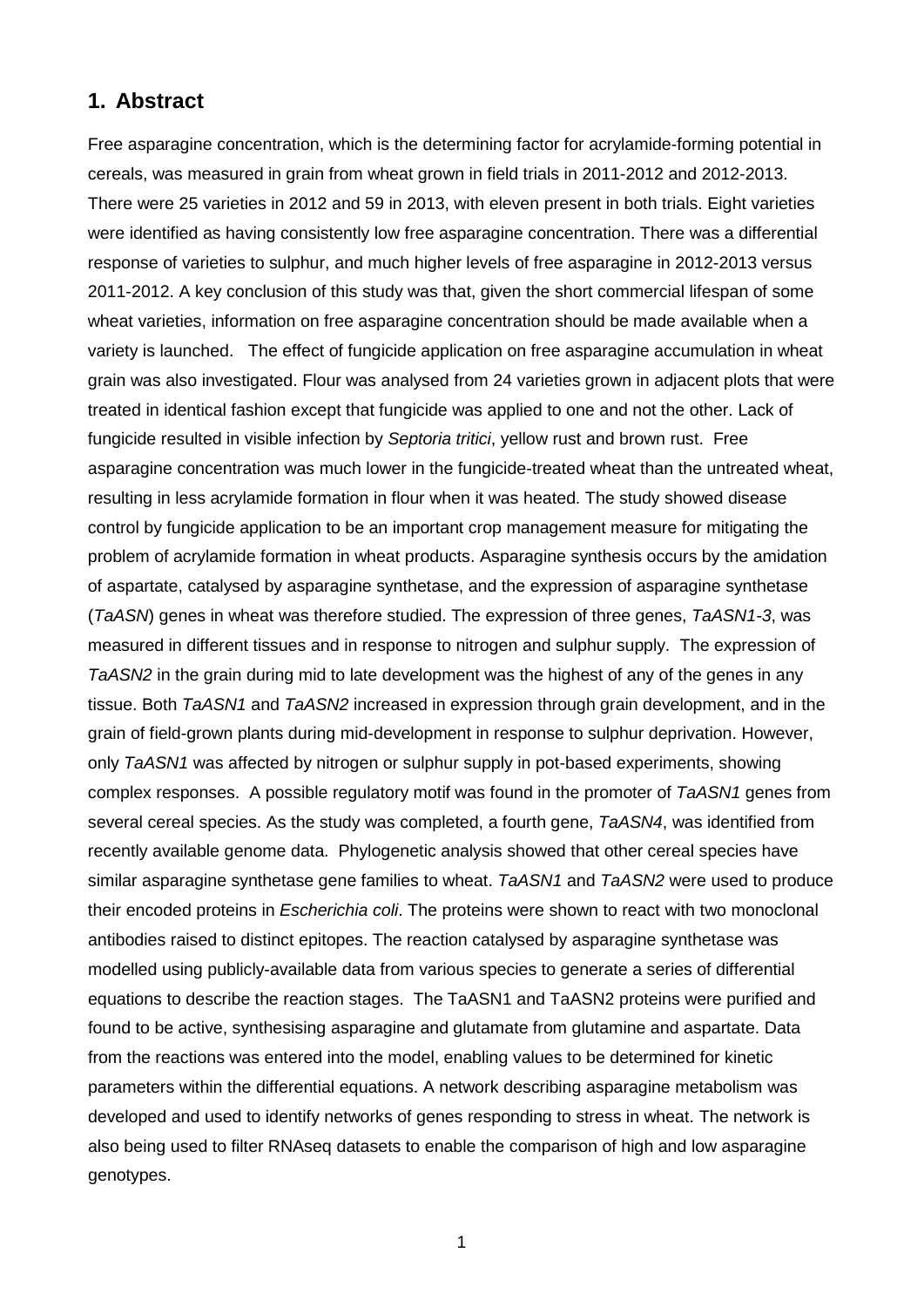### **2. Introduction**

Acrylamide ( $C_3H_5NO$ ) is a processing contaminant produced predominantly in the Maillard reaction at the high temperatures generated by frying, baking, roasting or high-temperature processing (Halford *et al*. 2011). It is classified as a Group 2A carcinogen and the latest report from EFSA's Expert Panel on Contaminants in the Food Chain (CONTAM) stated that the margins of exposure for dietary acrylamide indicated a concern for neoplastic effects (CONTAM, 2015). Cereal products are major contributors to dietary acrylamide intake (CONTAM, 2015) and all wheat products are affected, including bread, flatbreads, biscuits, snacks, breakfast cereals, pies, pastries, pancakes, cakes and batter.

The European Commission issued 'Indicative Values' for the presence of acrylamide in food in 2011, the year in which this project started, and revised them downwards for many product types in 2013 (European Commission 2013). Indicative Values are not regulatory limits or safety thresholds, but if a product is found to exceed the Indicative Value the relevant food safety authority should take action to ensure that the manufacturer addresses the problem. However, the European Commission has just approved strengthened risk management measures including compulsory Codes of Practice and the renaming of Indicative Values as Benchmark Levels, with reduced Benchmark Levels for many products (European Commission 2017: https://ec.europa.eu/info/law/better-regulation/initiatives/ares-2017-2895100\_en). The new regulations also include a specific reference to the setting of Maximum Levels for acrylamide in certain foods, stating that this should be considered following the entry into force of the new regulations, which is expected in April 2018.

Acrylamide forms in the Maillard reaction, a complex series of non-enzymic reactions between free (non-protein) amino acids and reducing sugars. It forms principally via the deamination and decarboxylation of free asparagine (Mottram *et al*. 2002): free asparagine and reducing sugars can, therefore, be regarded as its precursors (in fact the carbon skeleton is derived entirely from asparagine). In the case of wheat, fructose, glucose and maltose account for almost all the reducing sugar content. Free asparagine concentration is the major determinant of acrylamide formation in cereal products and was, therefore, the focus for this study.

The project was a BBSRC-funded stand-alone LINK, involving Rothamsted Research (PI Nigel Halford and Researcher Tanya Curtis), and the John Innes Centre (PI Simon Griffiths), with support from a consortium of companies and organisations: AHDB, PepsiCo, Nestle, Weetabix, Kelloggs, United Biscuits, CEEREAL, Con-Agra, Cereal Partners Worldwide, Saaten Union, Lantmännen, the Snack, Nut and Crisp Manufacturers Association and the Association of Cereal Food Manufacturers. The original objectives were:

1. Identify genotypes/varieties of wheat with 'high' and 'low' acrylamide-producing potential.

2. Identify the site for synthesis of the free asparagine that accumulates in wheat grain under normal conditions and under stress conditions such as sulphur deprivation.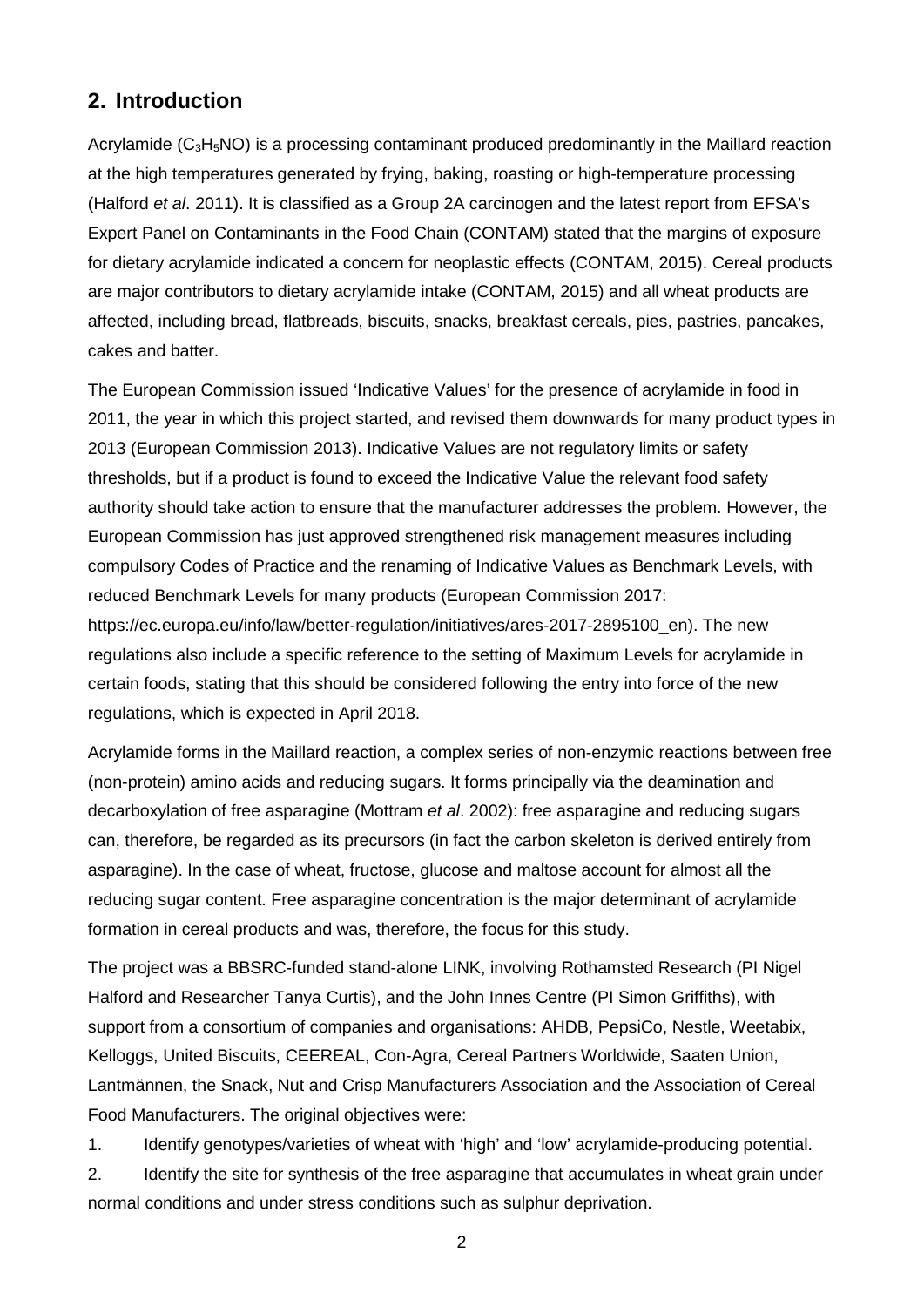3. Obtain metabolite and gene expression profiles for cultivar Spark and doubled haploid (DH) line SR3, which differ significantly in free asparagine concentration, in order to identify the key enzymes and genes that determine free asparagine concentration in wheat grain.

4. Add to and characterise Quantitative Trait Loci (QTL) for free asparagine concentration, and identify genetic markers for low free asparagine concentration in wheat grain.

5. Use targeted mutagenesis (TILLING) and genetic modification to change the activity of enzymes identified in 3.

6. Assess the impact of reductions in acrylamide-forming potential of grain on performance in industrial processes.

### **3. Results**

## **3.1.Effects of fungicide treatment on free amino acid concentration and acrylamide-forming potential in wheat**

This study has been published and the paper will accompany this report.

### **3.1.1. Abstract**

Acrylamide forms from free asparagine and reducing sugars during frying, baking, roasting, or high-temperature processing, and cereal products are major contributors to dietary acrylamide intake. Free asparagine concentration is the determining factor for acrylamide-forming potential in cereals, and this study investigated the effect of fungicide application on free asparagine accumulation in wheat grain. Free amino acid concentrations were measured in flour from 47 varieties of wheat grown in a field trial in 2011−2012. The wheat had been supplied with nitrogen and sulphur and treated with growth regulators and fungicides. Acrylamide formation was measured after the flour had been heated at 180 °C for 20 min. Flour was also analysed from 24 (of the 47) varieties grown in adjacent plots that were treated in identical fashion except that no fungicide was applied, resulting in visible infection by *Septoria tritici*, yellow rust, and brown rust. Free asparagine concentration in the fungicide-treated wheat ranged from 1.596 to 3.987 mmol kg<sup>−</sup><sup>1</sup> , with a significant (p < 0.001 to p = 0.006, F test) effect of variety for not only free asparagine but all of the free amino acids apart from cysteine and ornithine. There was also a significant (p < 0.001, F test) effect of variety on acrylamide formation, which ranged from 134 to 992 µg kg<sup>-1</sup>. There was a significant (p < 0.001, F test) correlation between free asparagine concentration and acrylamide formation. Both free asparagine concentration and acrylamide formation increased in response to a lack of fungicide treatment, the increases in acrylamide ranging from 2.7 to 370 %. Free aspartic acid concentration also increased, whereas free glutamic acid concentration increased in some varieties but decreased in others, and free proline concentration decreased. The study showed disease control by fungicide application to be an important crop management measure for mitigating the problem of acrylamide formation in wheat products.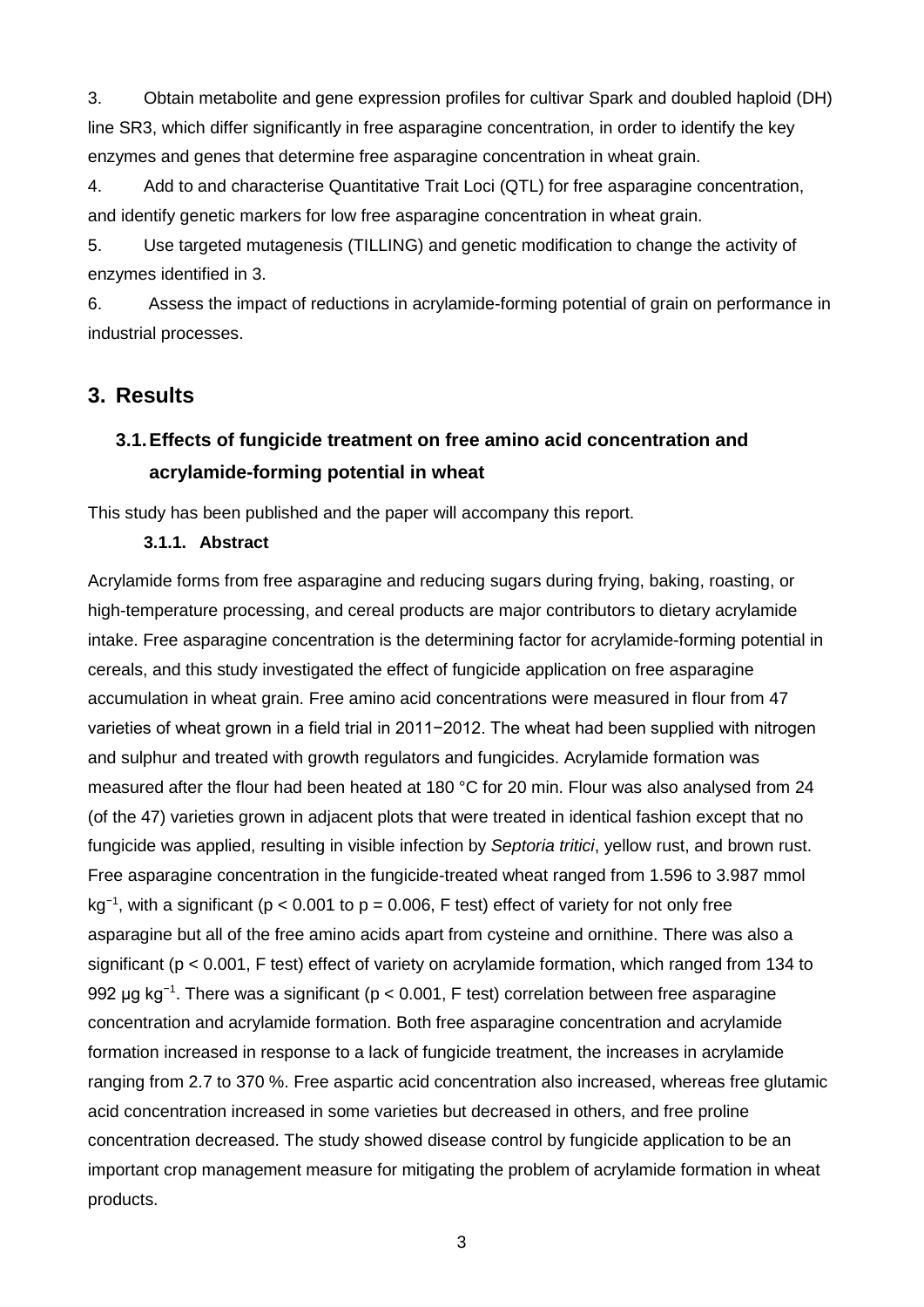#### **3.1.2. Key findings**

The study showed fungicide application and, by inference, crop disease to have a profound effect on the free asparagine concentration and acrylamide-forming potential of grain from a range of commercial wheat varieties (Figure 1).



Figure 1. Graphs showing the mean free asparagine concentration (top) and acrylamide formation in heated flour (180 °C for 20 min) (bottom) in 24 varieties of wheat grown in a field trial in 2011−2012. The plants were all supplied with nitrogen (200 kg ha<sup>-1</sup>) and sulphur (30 kg ha<sup>-1</sup>), but plots were either treated with fungicides (blue,  $n = 3$ ) or left untreated (red,  $n = 1$ ). Reproduced from: Journal of Agricultural and Food Chemistry 64, 9689-9696. Refer to accompanying manuscript for statistical analysis.

As a result of the study, we proposed that effective disease control through fungicide application be adopted as a second crop management measure, alongside ensuring sulphur sufficiency, to mitigate the problem of acrylamide formation in wheat products. This has been incorporated into the European Commission's Code of Practice for cereal products. We also recommended that regulatory authorities take the consequences for acrylamide-forming potential into account when considering the risks and benefits of fungicide usage.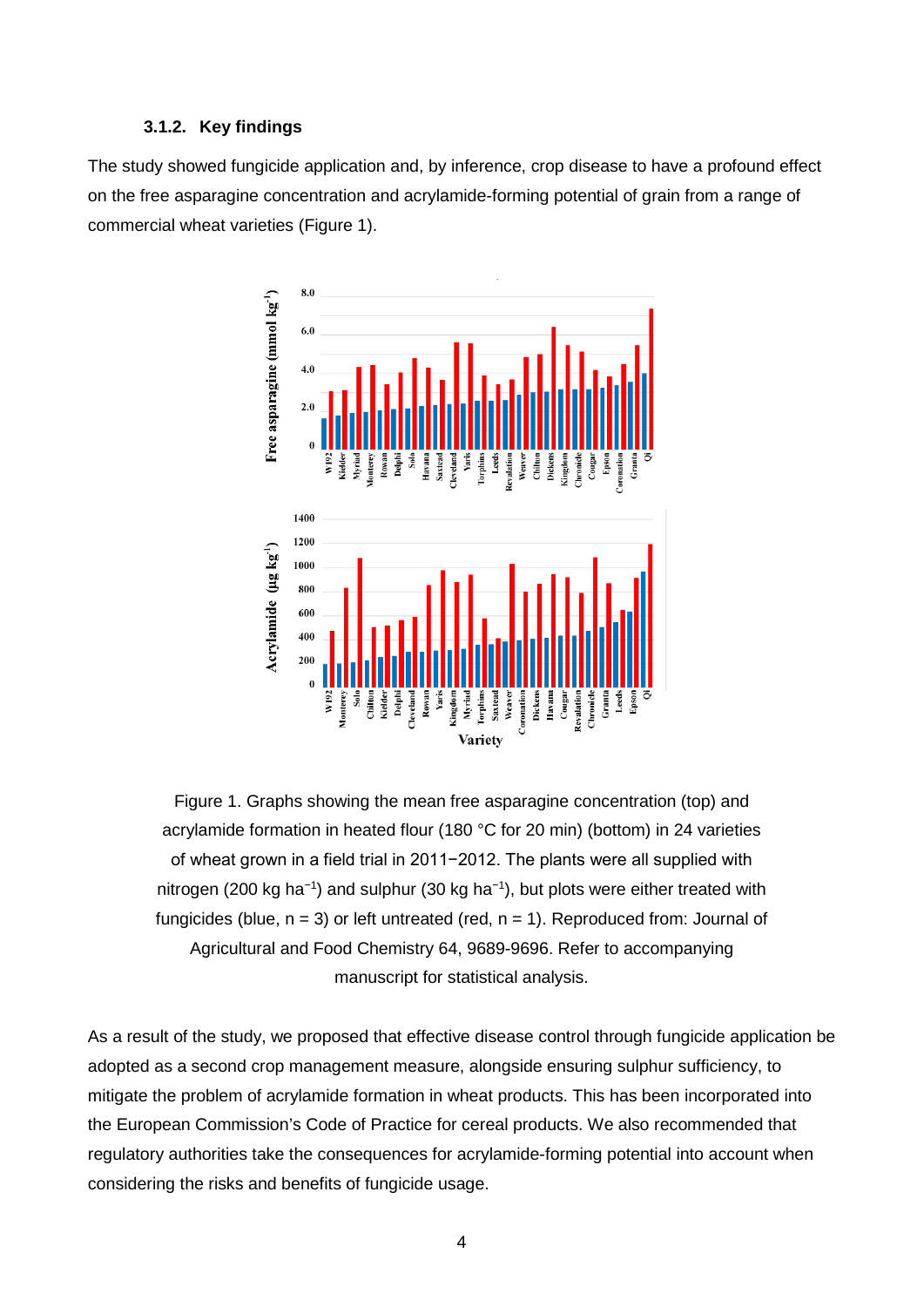## **3.2.Effects of variety, year of cultivation and sulphur supply on the accumulation of free asparagine in the grain of commercial wheat varieties**

This study has been published and the paper will accompany this report.

### **3.2.1. Abstract**

Free asparagine concentration, which is the determining factor for acrylamide-forming potential in cereals, was measured in grain from wheat grown in field trials in the United Kingdom in 2011– 2012 and 2012–2013. There were 25 varieties in 2012 and 59 in 2013, with eleven present in both trials. The trials were split-plot, with half of each plot supplied with sulphur and the other half not. The varietal means (mmol per kg) for free asparagine in the sulphur-fed wheat ranged from 1.521 to 2.687 in 2011–2012 and 0.708 to 11.29 in 2012–2013. Eight varieties were identified as having consistently low free asparagine concentration. There was a differential response of varieties to sulphur, and much higher levels of free asparagine in 2012–2013 versus 2011–2012. Given the short commercial lifespan of some wheat varieties, it is concluded that information on free asparagine concentration should be made available when a variety is launched.

### **3.2.2. Key findings**

The study showed large differences in free asparagine concentration between varieties grown in the trials, for example ranging from under 1 mmol  $kg<sup>-1</sup>$  to almost 12 mmol  $kg<sup>-1</sup>$  in the 2012-2013 trial (Figure 2). It also identified eight varieties from the 73 that were included in the study that have shown consistently low free asparagine concentration in the grain in field trials conducted for this study and in trials at different locations in different years in the UK. These were Claire, Cocoon, Cordiale, Croft, Delphi, Horatio, Monterey and Myriad. Cordiale is a nabim-defined Group 2 wheat (breadmaking potential), while Croft, Claire, Cocoon, and Monterey are Group 3 (soft, biscuit type), and Horatio and Myriad are soft Group 4 types. Clearly there is a predominance of soft wheats on this list, but all four groups contained varieties with a wide range of free asparagine concentration and our analysis did not reveal significant differences in free asparagine between the groups overall ( $p = 0.133$ , F-test). Choosing varieties for low acrylamide-forming potential simply on the basis of their classification as soft is therefore simplistic and probably ineffective, although there is anecdotal evidence from food industry sources that this is common practice.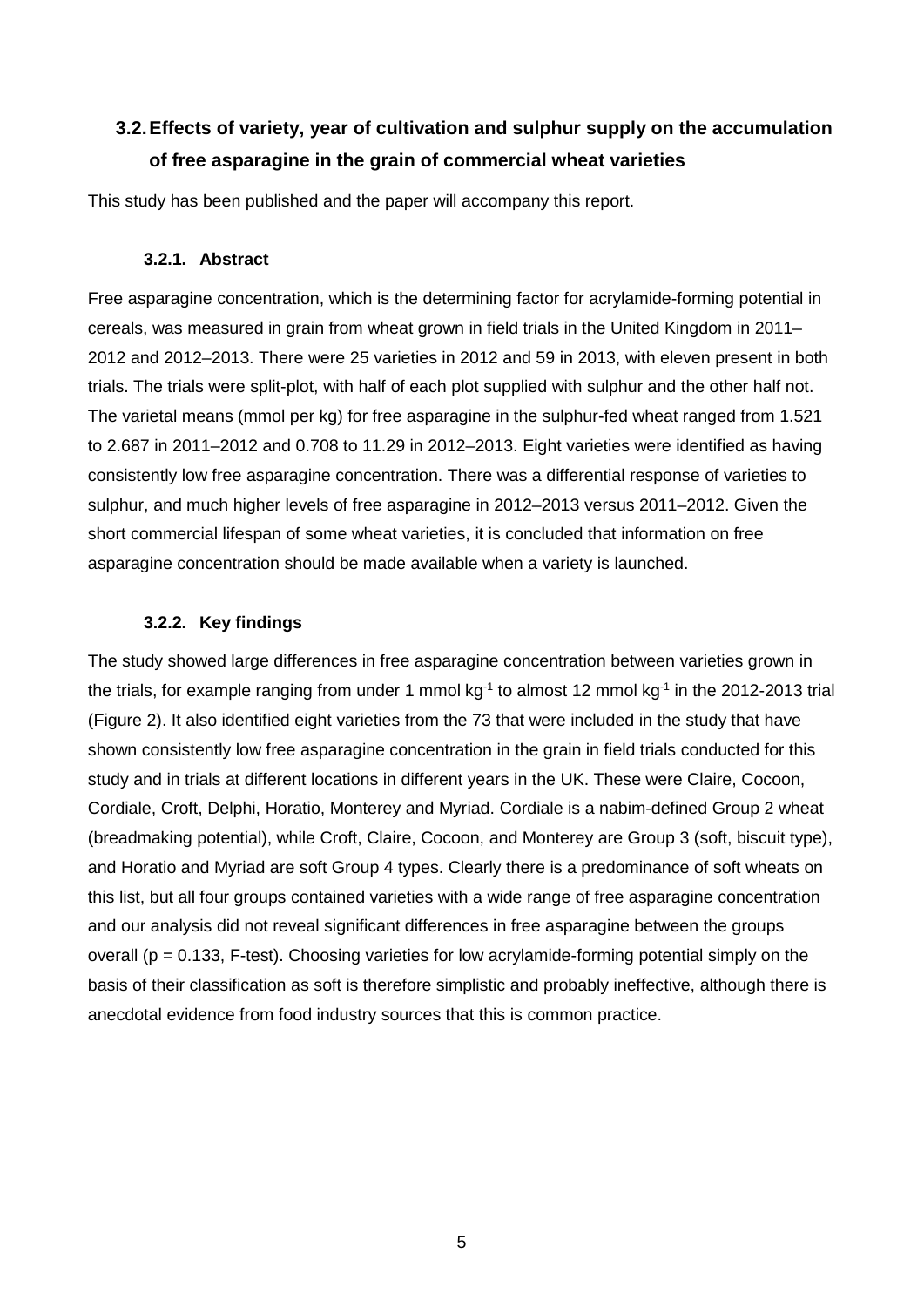

Figure 2. Graph showing the mean free asparagine concentration in the grain of 59 varieties/genotypes of wheat grown in a field trial in 2012–2013, supplied with nitrogen at a rate of 140 kg per hectare (in two applications) and sulphur at 40 kg per hectare. Reproduced from: Food Chemistry 239, 304-313. Refer to accompanying manuscript for statistical analysis.

### **3.2.3. Additional field trials and recommendations on varietal differences**

Field trials were conducted in the two subsequent seasons, and included sulphur as well as varietal trials. Data was also compiled for the Watkins and Gediflux collections of diverse wheat genotypes. These data are being prepared for publication. Our conclusions with respect to varietal differences are as follows:

- Some wheat varieties have been in the bottom half of the rankings on asparagine concentration over several field trials, and some are consistently in the top half.
- Most of the 'low' varieties are soft wheats, but selecting varieties for low asparagine simply on the basis that they are soft would be simplistic and potentially counter-productive (some soft varieties are high in asparagine).
- Other varieties may join the 'low' list but we do not have enough information on them.
- We would support the inclusion of information on grain asparagine concentration in the UK's Recommended List variety descriptions, but there are still some problems to resolve.
- Free asparagine concentration is very sensitive to environmental factors, and the ranking breaks down if sulphur supply is insufficient or as a result of disease. As a result, there is still too much uncertainty for end-users to trust variety rankings.
- The turnover in varieties in the UK is so rapid that, by the time enough is known about asparagine concentrations, the variety may no longer be available. The only solution to this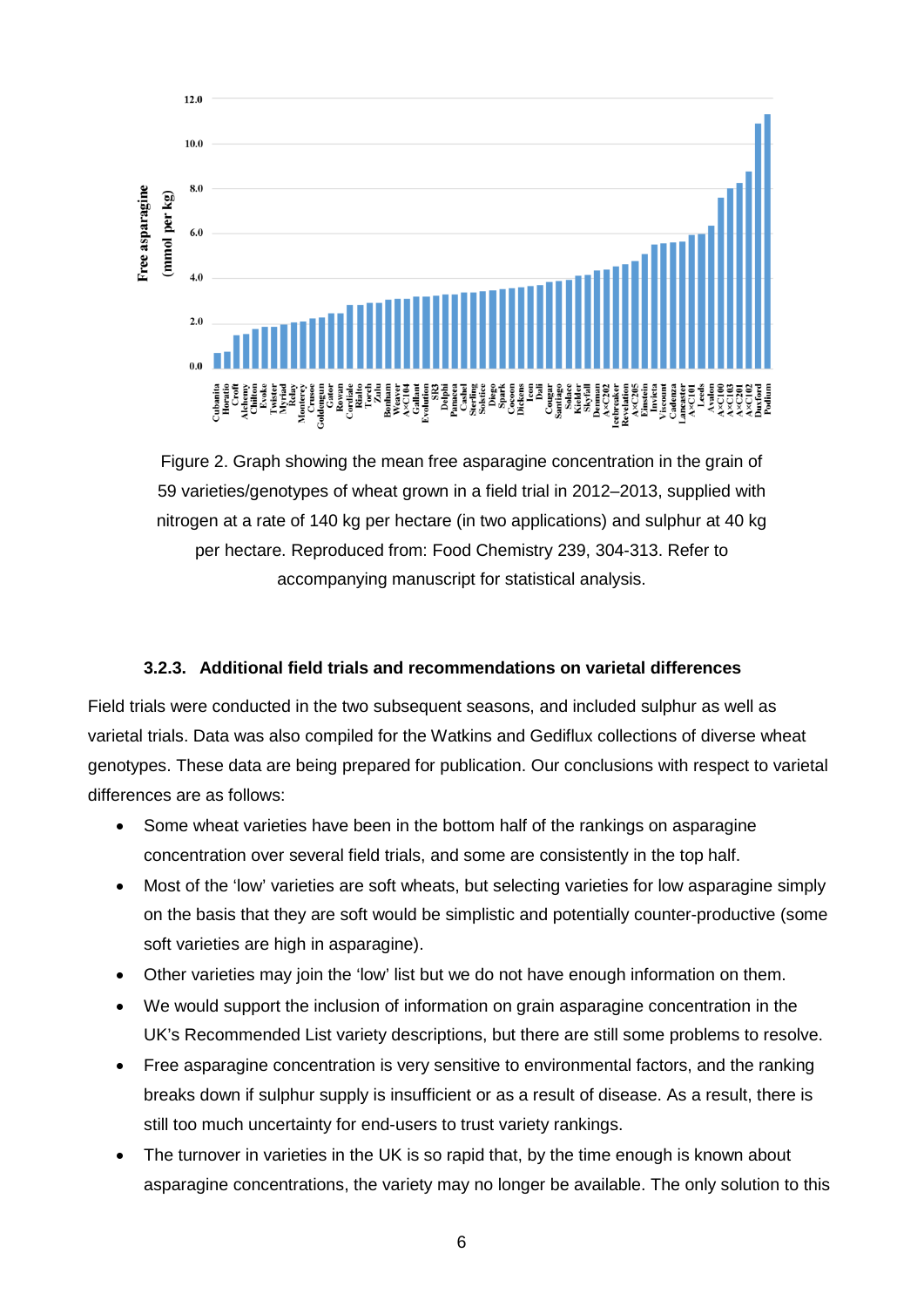is for testing to be carried out by breeders during variety development. This is currently not done.

- Biscuit (soft) wheat cultivation in the UK has declined dramatically in recent years, partly because Claire, a stalwart of that market, is susceptible to new strains of rust. So some varieties may not be available in sufficient quantities anyway.
- Excluding varieties in the 'high' group from processes in which there is a high risk of acrylamide formation could be a sensible course of action in the short term.

### **3.3.Structure and expression of the asparagine synthetase gene family of wheat**

This study has been published and the paper will accompany this report.

### **3.3.1. Abstract**

Asparagine is an important nitrogen storage and transport molecule, but its accumulation as a free amino acid in crops has implications for food safety because free asparagine is a precursor for acrylamide formation during cooking and processing. Asparagine synthesis occurs by the amidation of aspartate, catalysed by asparagine synthetase, and this study concerned the expression of asparagine synthetase (*TaASN*) genes in wheat. The expression of three genes, *TaASN1-3*, was studied in different tissues and in response to nitrogen and sulphur supply. The expression of *TaASN2* in the embryo and endosperm during mid to late grain development was the highest of any of the genes in any tissue. Both *TaASN1* and *TaASN2* increased in expression through grain development, and in the grain of field-grown plants during mid-development in response to sulphur deprivation. However, only *TaASN1* was affected by nitrogen or sulphur supply in pot-based experiments, showing complex tissue-specific and developmentally changing responses. A putative N-motif or GCN4-like regulatory motif was found in the promoter of *TaASN1* genes from several cereal species. As the study was completed, a fourth gene, *TaASN4*, was identified from recently available genome data. Phylogenetic analysis showed that other cereal species have similar asparagine synthetase gene families to wheat.

### **3.3.2. Key findings**

Initially, three wheat asparagine synthetase genes were identified, but a fourth, hitherto uncharacterised gene, was identified from genome data at the end of the study. Phylogenetic analysis showed that all of the cereal asparagine synthetases identified to date fall into three clusters. The proteins that were annotated as TaASN1 and TaASN2 clustered together in the phylogenetic analysis, but because the expression analyses had shown the genes encoding these two proteins to be differentially regulated this cluster was annotated as Group 1/2, the others being Groups 3 and 4. This is consistent with the pattern reported for maize (Todd *et al*., 2008) and barley (Avila-Ospina *et al*., 2015).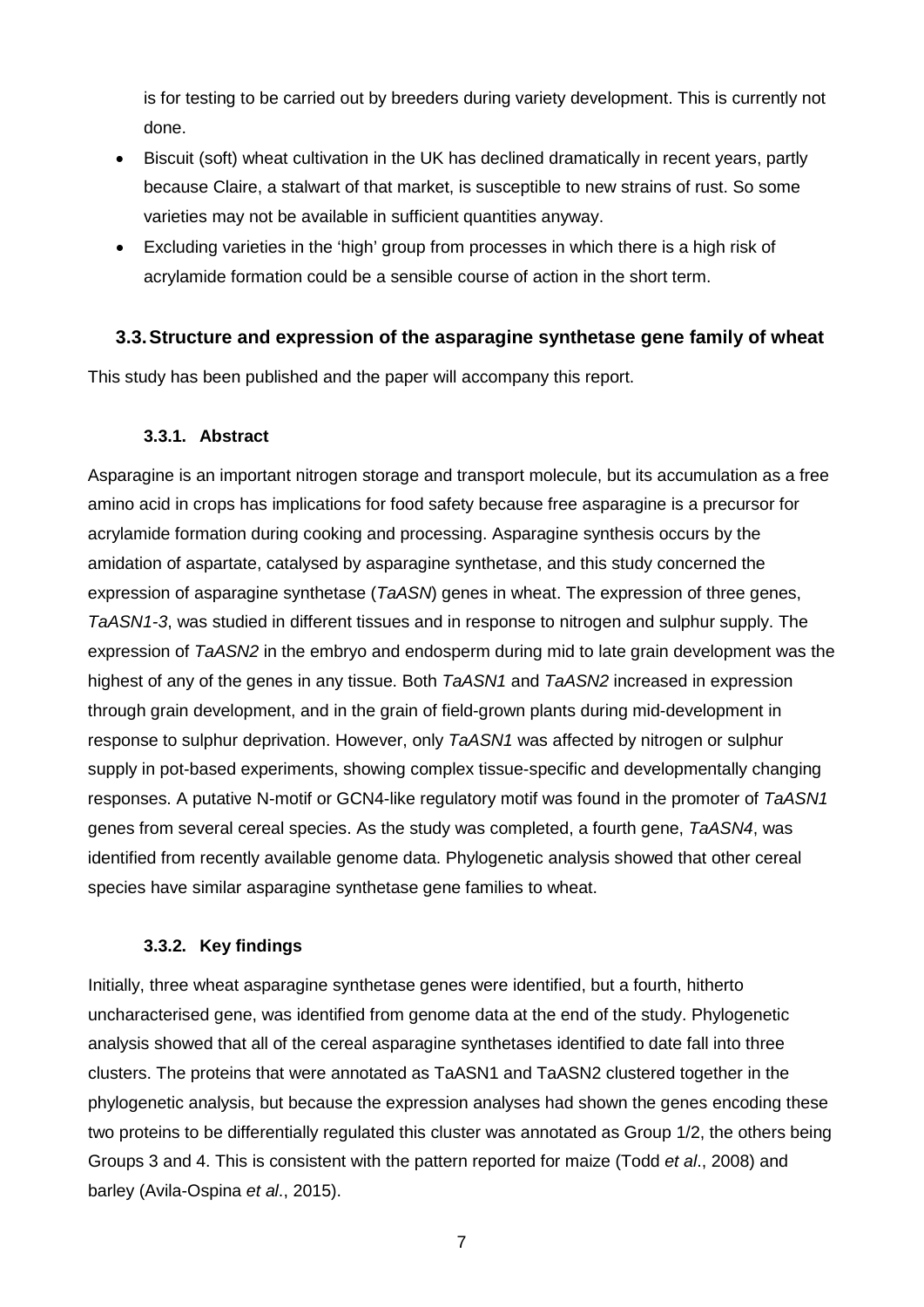The expression of *TaASN2* in the embryo and to a lesser extent the endosperm during mid to late grain development was by far the highest of any of the genes in any tissue (Figure 3). This suggests that most grain asparagine is likely to have been synthesised *in situ*, and that genetic interventions should be targeted at *TaASN2*. It also encourages optimism that such interventions could be successful.



Figure 3. Differential expression of asparagine synthetase genes (*TaASN1*, *TaASN2* and *TaASN3*) in different tissues of wheat (*Triticum aestivum*) cv. Cadenza plants grown with nitrogen and sulphur supplied. Expression was measured at 21 days post-anthesis by real-time PCR and the graphs show the NRQ means and standard errors. Reproduced from: Journal of Cereal Science 68, 122-131. Refer to accompanying manuscript for statistical analysis.

The problem of acrylamide formation in baked wheat products is exacerbated by the sensitivity of asparagine metabolism to nutrient supply (Curtis *et al*., 2009, 2014b; Granvogl *et al*., 2007; Muttucumaru *et al*., 2006). We have suggested previously that wheat uses free asparagine as a grain nitrogen store when deficiencies in other minerals, particularly sulphur, inhibit protein synthesis (Halford *et al*., 2012) and this is one example of how nutritional stress can affect crop composition (Halford *et al*., 2015). We have previously shown *TaASN1* to be up-regulated in the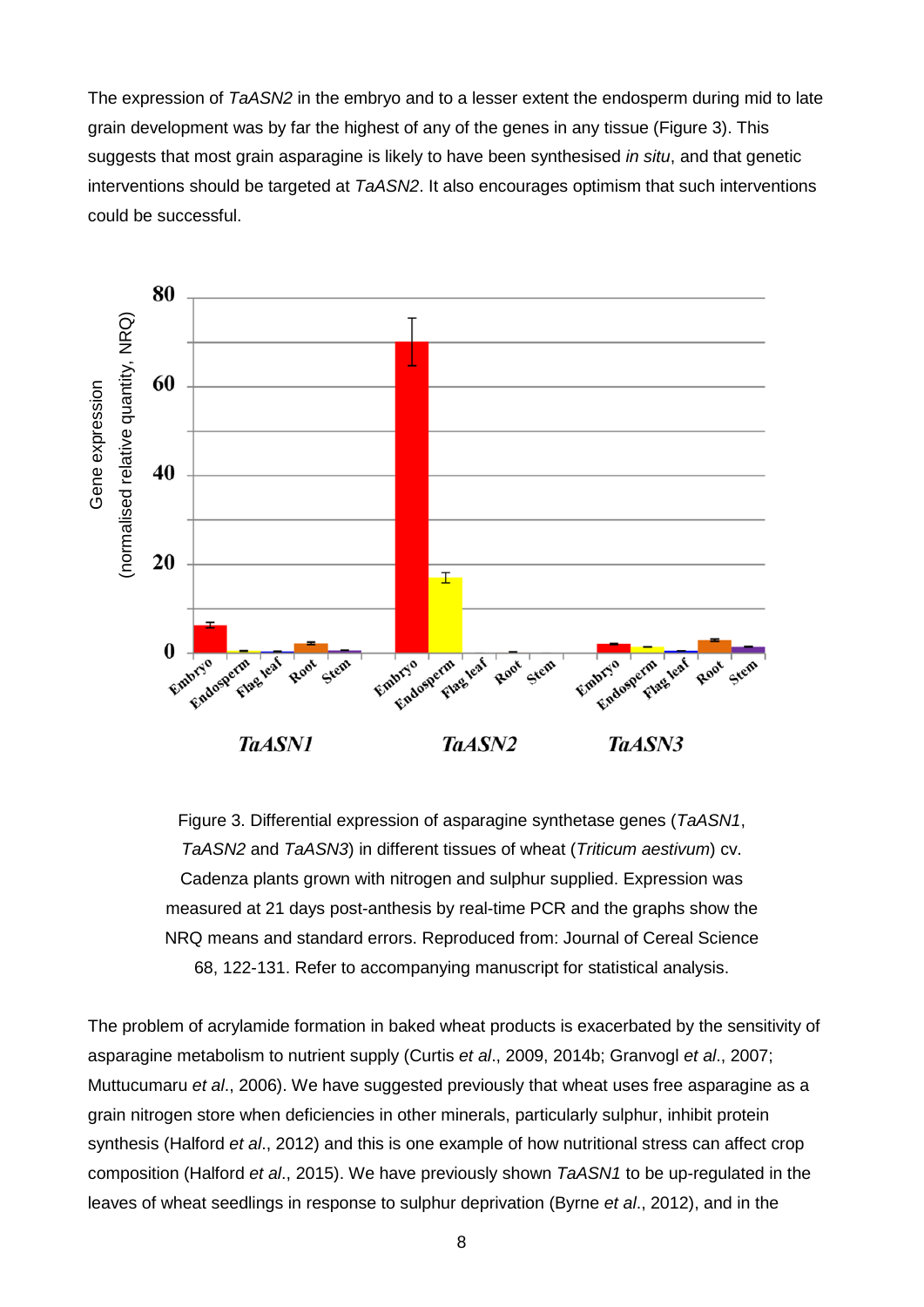present study both *TaASN1* and *TaASN2* expression increased in the grain during middevelopment in field-grown plants in response to sulphur deprivation. However, only *TaASN1* responded to nitrogen or sulphur in the pot-based experiments, yet it did not show the clear response that had been reported for seedlings. Indeed, it showed a complex series of tissuespecific and developmentally-changing responses. The response of *TaASN1* gene expression to nutrient supply may involve a promoter element that is a perfect match for the so-called N-motif or GCN4-like motif (Shewry *et al*., 2003). This element was found in *TaASN1* genes from bread wheat, *Ae. tauschii*, barley and *B. distachyon*.

# **3.4.Construction of a network describing asparagine metabolism in plants and its application to the identification of genes affecting asparagine metabolism in wheat under drought and nutritional stress**

This study has been published and the paper will accompany this report.

### **3.4.1. Abstract**

A detailed network describing asparagine metabolism in plants was constructed using published data from Arabidopsis (*Arabidopsis thaliana*) maize (*Zea mays*), wheat (*Triticum aestivum*), pea (*Pisum sativum*), soybean (*Glycine max*), lupin (*Lupus albus*) and other species, including animals. Asparagine synthesis and degradation is a major part of amino acid and nitrogen metabolism in plants. The complexity of its metabolism, including limiting and regulatory factors, was represented in a logical sequence in a pathway diagram built using yED graph editor software. The network was used with the Unique Network Identification Pipeline in the analysis of data from 18 publiclyavailable transcriptomic data studies. This identified links between genes involved in asparagine metabolism in wheat roots under drought stress, wheat leaves under drought stress, and wheat leaves under conditions of sulphur and nitrogen deficiency. The network represents a powerful aid for interpreting the interactions not only between the genes in the pathway but also between enzymes, metabolites and smaller molecules. It provides a concise, clear understanding of the complexity of asparagine metabolism that could aid the interpretation of data relating to wider amino acid metabolism and other metabolic processes.

### **3.4.2. Key findings**

The study represented the construction of a detailed and comprehensive asparagine metabolism network (Figure 4). The network comprised stimuli, enzymes, genes and small molecules, including asparagine itself, glutamine, aspartate and glutamate, and energy molecules, including ATP, ADP and NADH. It was hand-curated using data from existing databases and literature from a range of species, but was applied to the analysis of transcriptomic data from wheat to identify genes involved in asparagine metabolism under conditions of drought stress and nutrient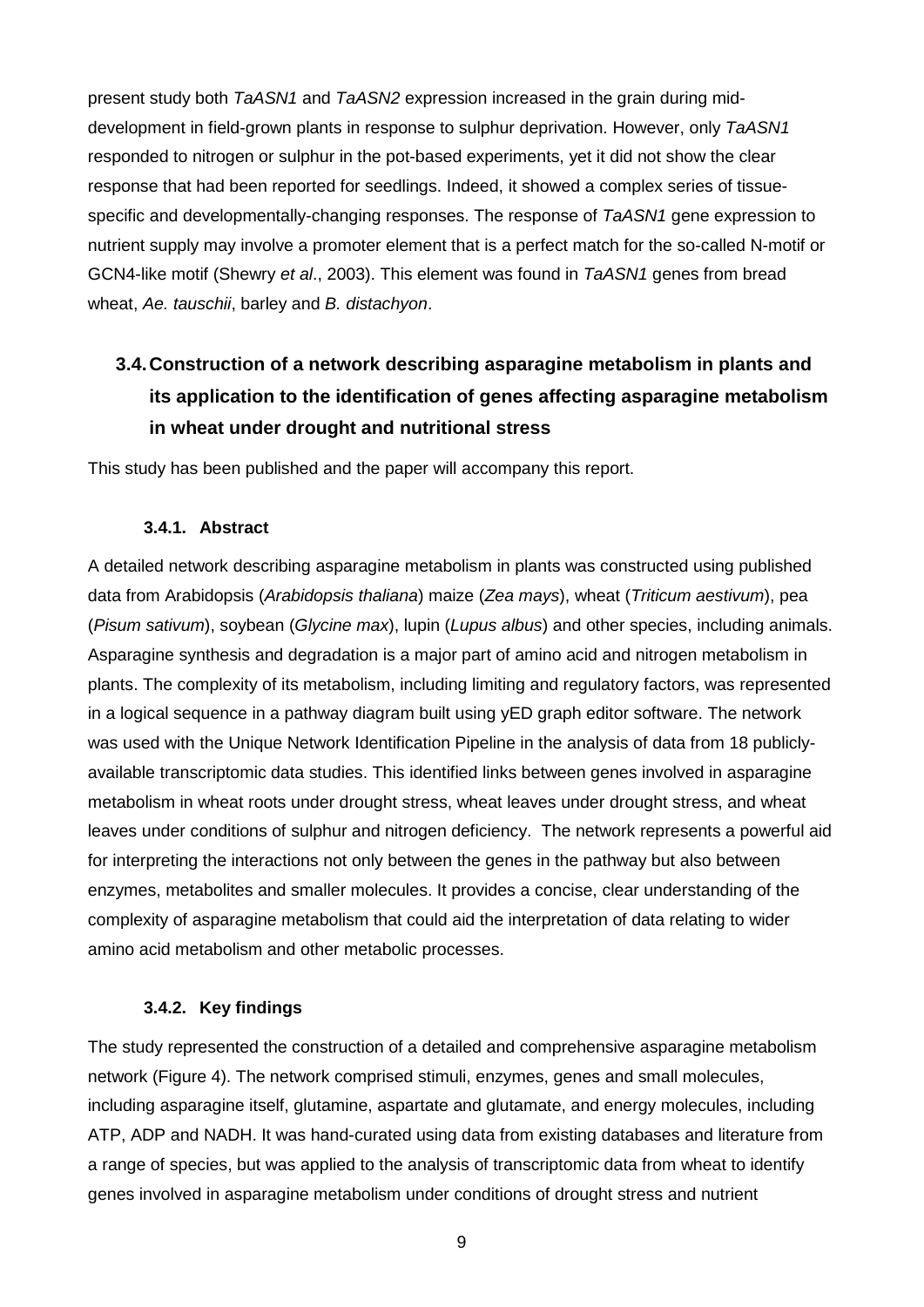deficiency. This also served as a validation exercise because it identified interactions between genes in the network.



Figure 4. Network describing asparagine metabolism, created with yED Graph Editor Version 3.2.0.1 (yWorks, Tübingen Germany). Reproduced from: Food and Energy Security, e00126, Supplementary File S1: [https://onlinelibrary.wiley.com/action/downloadSupplement?doi=10.1002%2Ffes3](https://onlinelibrary.wiley.com/action/downloadSupplement?doi=10.1002%2Ffes3.126&attachmentId=2190837826) [.126&attachmentId=2190837826](https://onlinelibrary.wiley.com/action/downloadSupplement?doi=10.1002%2Ffes3.126&attachmentId=2190837826)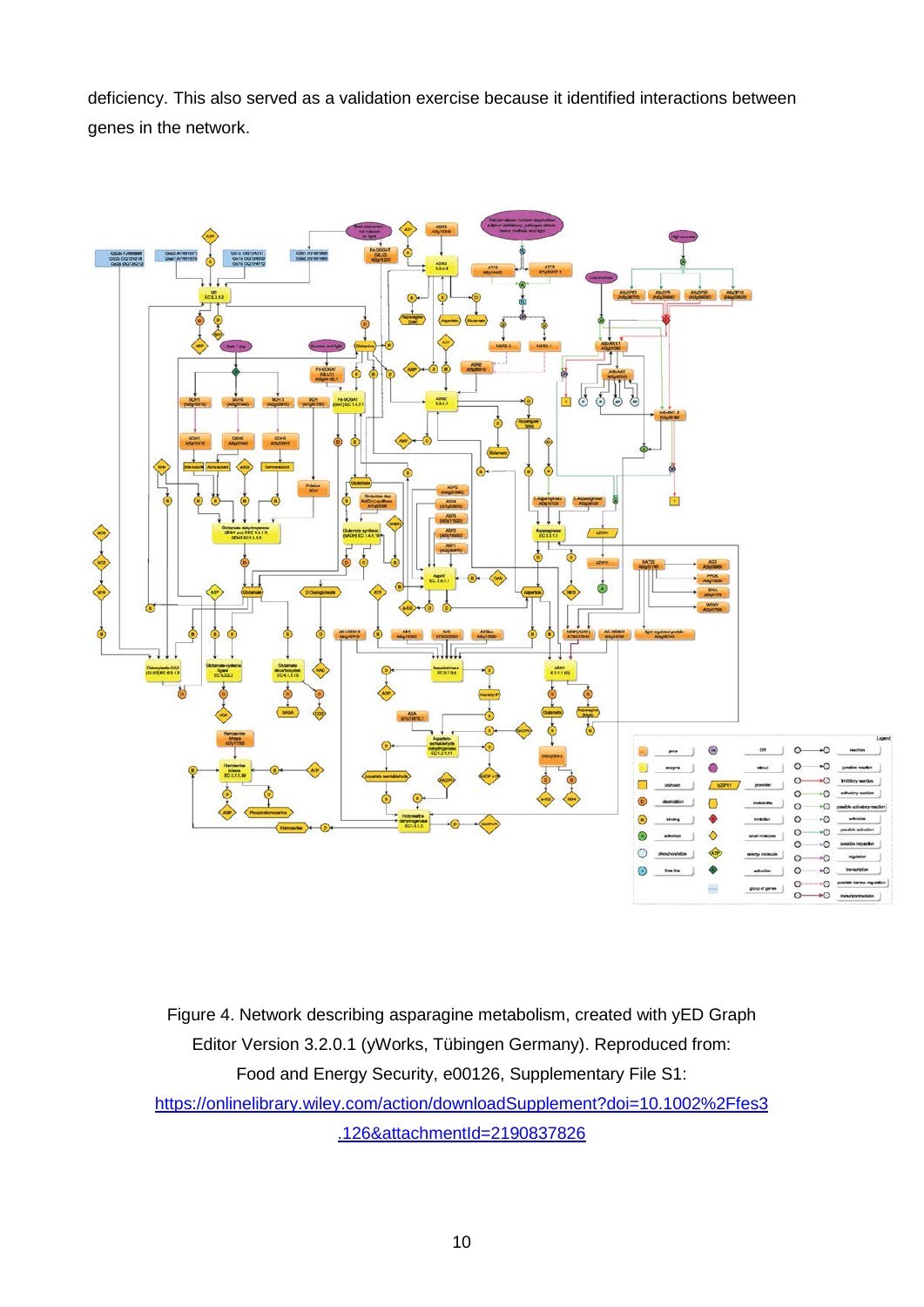# **3.5.Genomic, biochemical and modelling analyses of asparagine synthetases from wheat**

This study has been published and the paper will accompany this report.

#### **3.5.1. Abstract**

Asparagine synthetase activity in cereals has become an important issue with the discovery that free asparagine concentration determines the potential for formation of acrylamide, a probably carcinogenic processing contaminant, in baked cereal products. Asparagine synthetase catalyses the ATP-dependent transfer of the amino group of glutamine to a molecule of aspartate to generate glutamate and asparagine. Here, asparagine synthetase-encoding polymerase chain reaction (PCR) products were amplified from wheat (*Triticum aestivum*) cv. Spark cDNA. The encoded proteins were assigned the names TaASN1, TaASN2, and TaASN3 on the basis of comparisons with other wheat and cereal asparagine synthetases. Although very similar to each other, they differed slightly in size, with molecular masses of 65.49, 65.06, and 66.24 kDa, respectively. Chromosomal positions and scaffold references were established for *TaASN1*, *TaASN2*, and *TaASN3*, and a fourth, more recently identified gene, *TaASN4*. *TaASN1*, *TaASN2*, and *TaASN4* were all found to be single copy genes, located on chromosomes 5, 3, and 4, respectively, of each genome (A, B, and D), although variety Chinese Spring lacked a *TaASN2* gene in the B genome. Two copies of *TaASN3* were found on chromosome 1 of each genome, and these were given the names *TaASN3.1* and *TaASN3.2*. The TaASN1, TaASN2, and TaASN3 PCR products were heterologously expressed in *Escherichia coli* (*TaASN4* was not investigated in this part of the study). Western blot analysis identified two monoclonal antibodies that recognized the three proteins, but did not distinguish between them, despite being raised to epitopes SKKPRMIEVAAP and GGSNKPGVMNTV in the variable C-terminal regions of the proteins. The heterologously expressed TaASN1 and TaASN2 proteins were found to be active asparagine synthetases, producing asparagine and glutamate from glutamine and aspartate. The asparagine synthetase reaction was modelled using SNOOPY® software and information from the BRENDA database to generate differential equations to describe the reaction stages, based on mass action kinetics. Experimental data from the reactions catalysed by TaASN1 and TaASN2 were entered into the model using Copasi, enabling values to be determined for kinetic parameters. Both the reaction data and the modelling showed that the enzymes continued to produce glutamate even when the synthesis of asparagine had ceased due to a lack of aspartate.

### **3.5.2. Key findings**

The study established that there are single copies of *TaASN1*, *TaASN2*, and *TaASN4*, and two of *TaASN3*, and identified their chromosomal locations. The relatively simple structure of the gene family means that genetic interventions to reduce free asparagine accumulation and thereby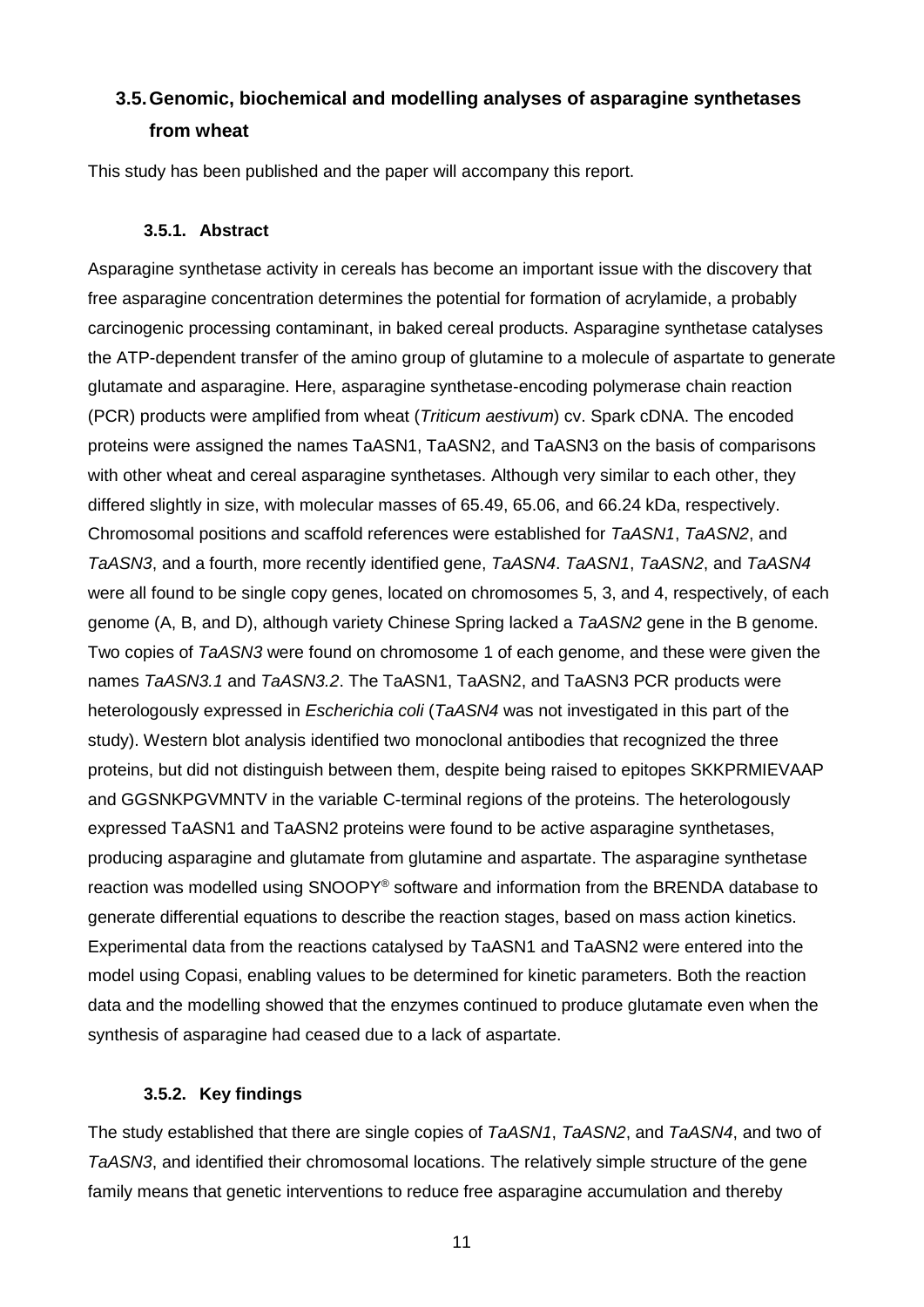acrylamide-forming potential in wheat grain are more likely to be successful. It also showed that wheat asparagine synthetase enzymes, TaASN1 and TaASN2, can be expressed in *E. coli* and analysed biochemically.

Modelling of the reactions catalysed by TaASN1 and TaASN2 showed the two enzymes to be biochemically very similar (Figure 5). This, together with the expression data showing *TaASN2* gene expression rising to 10 times that of *TaASN1* by mid-development, reaffirms the conclusion that TaASN2 is the major enzyme synthesizing asparagine in wheat grain, and therefore an appropriate target for genetic interventions to reduce free asparagine accumulation.



Figure 5. Time-series plots for parameter estimation against experimental data for TaASN1 (left) and TaASN2 (right), illustrating the similarity in activity of the two enzymes. Reproduced from: Frontiers in Plant Science 8, 2237.

# **3.6.Gene expression profiling (RNAseq) of cultivar Spark and doubled haploid (DH) line SR3,**

Gene expression profiling (RNAseq) was carried out for cultivar Spark and doubled haploid line SR3 from the Spark × Rialto mapping population generated by the John Innes Centre Wheat Genetics Group. SR3 has a lower concentration of free asparagine in the grain than either of its parents (Figure 6). RNA was prepared from embryo and endosperm separately, at 14 and 21 days post-anthesis, in plants grown under glass and either supplied with or deprived of sulphur. Four reps were prepared for each genotype  $\times$  treatment  $\times$  tissue  $\times$  timepoint, making 64 samples in all. The RNA was sent to GATC for RNAseq analysis, with 15M 125bp PE reads/sample and a strand specific cDNA library. The huge RNAseq datasets are currently being analysed in collaboration with the Rothamsted bioinformatics team and a paper prepared for publication. The data will be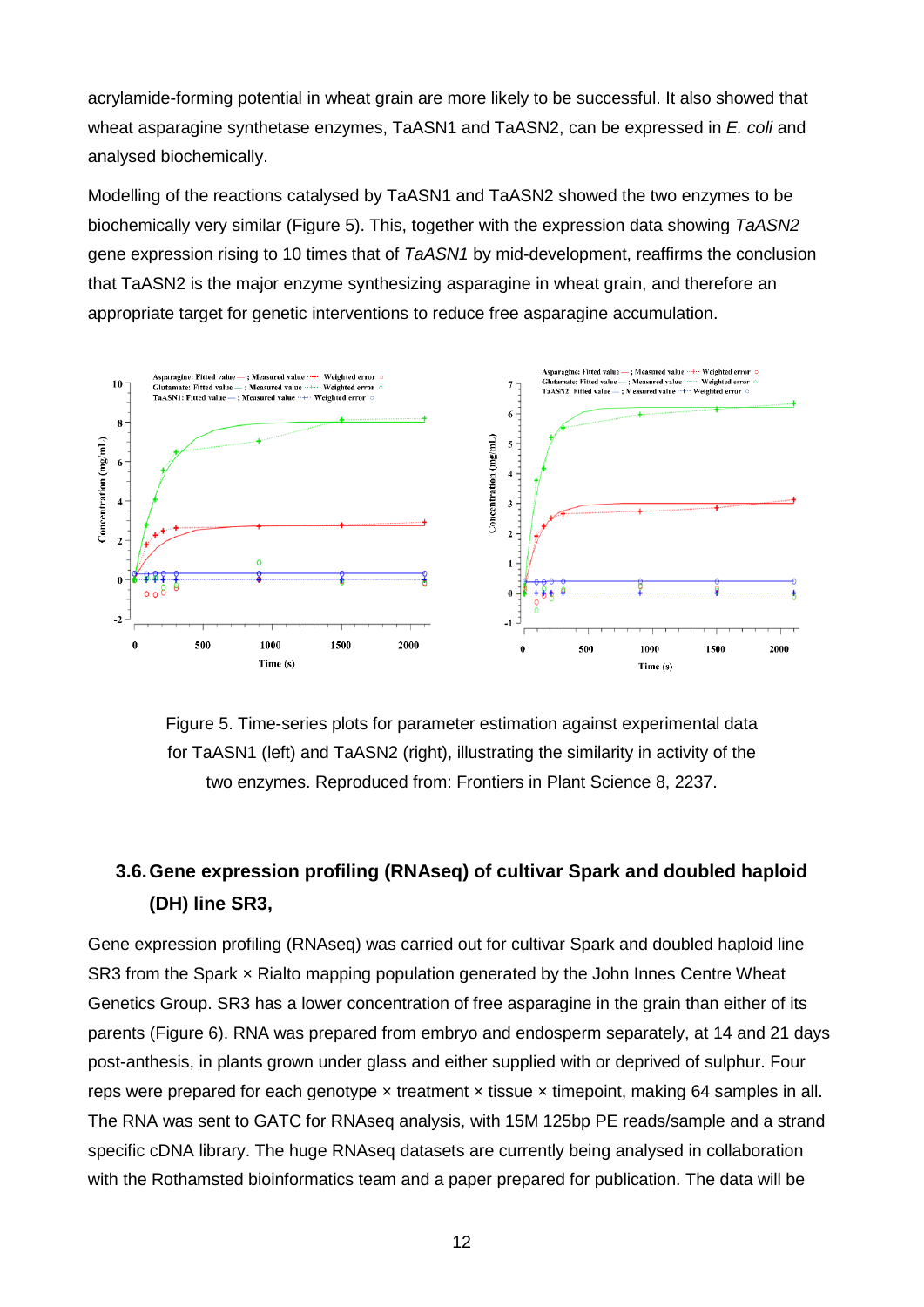used to refine the model of asparagine metabolism, identify the key enzymes and genes that determine free asparagine concentration in wheat grain, locate the predominant site of synthesis of free asparagine in the grain under different sulphur feeding regimes, and identify additional targets for genetic intervention.



Figure 6. Free asparagine concentration in flour from wheat cv Spark and Rialto, and doubled haploid line SR3. Plotted from data produced by Curtis *et al*. (2009).

### **3.7.QTL/genetic markers**

Data on free asparagine and other amino acid concentrations were obtained from three years of field trials at Rothamsted of the Spark x Rialto mapping population supplied by John Innes Centre, from 2007-8 (predating the present project) to 2009-10. The grain from the different genotypes showed a good spread of asparagine concentration, from 1.6 to 25 mmol per kg. Grain from the Avalon  $\times$  Cadenza population was also analysed, but this showed a narrower range of concentrations. In 2013, it became clear from analysis of QTL controlling thousand grain weight that a genotype mix-up in the Spark × Rialto population must have occurred. DNA was prepared from seedlings from the three trials where seeds still germinated. Genotyping with 8 discriminatory SNP markers revealed that a larger number (about 32 %) of the Spark × Rialto genotypes were either contaminated or not correct due to a mix-up in JIC multiplication plots. It was unfortunately impossible to resolve the problem, so the data from 2008-9 and 2009-10 could not be used.

The QTL that were identified from the 2007-8 trial were quite weak and without further data to narrow and confirm them are unlikely to be of high interest for breeders. Mainly, a QTL on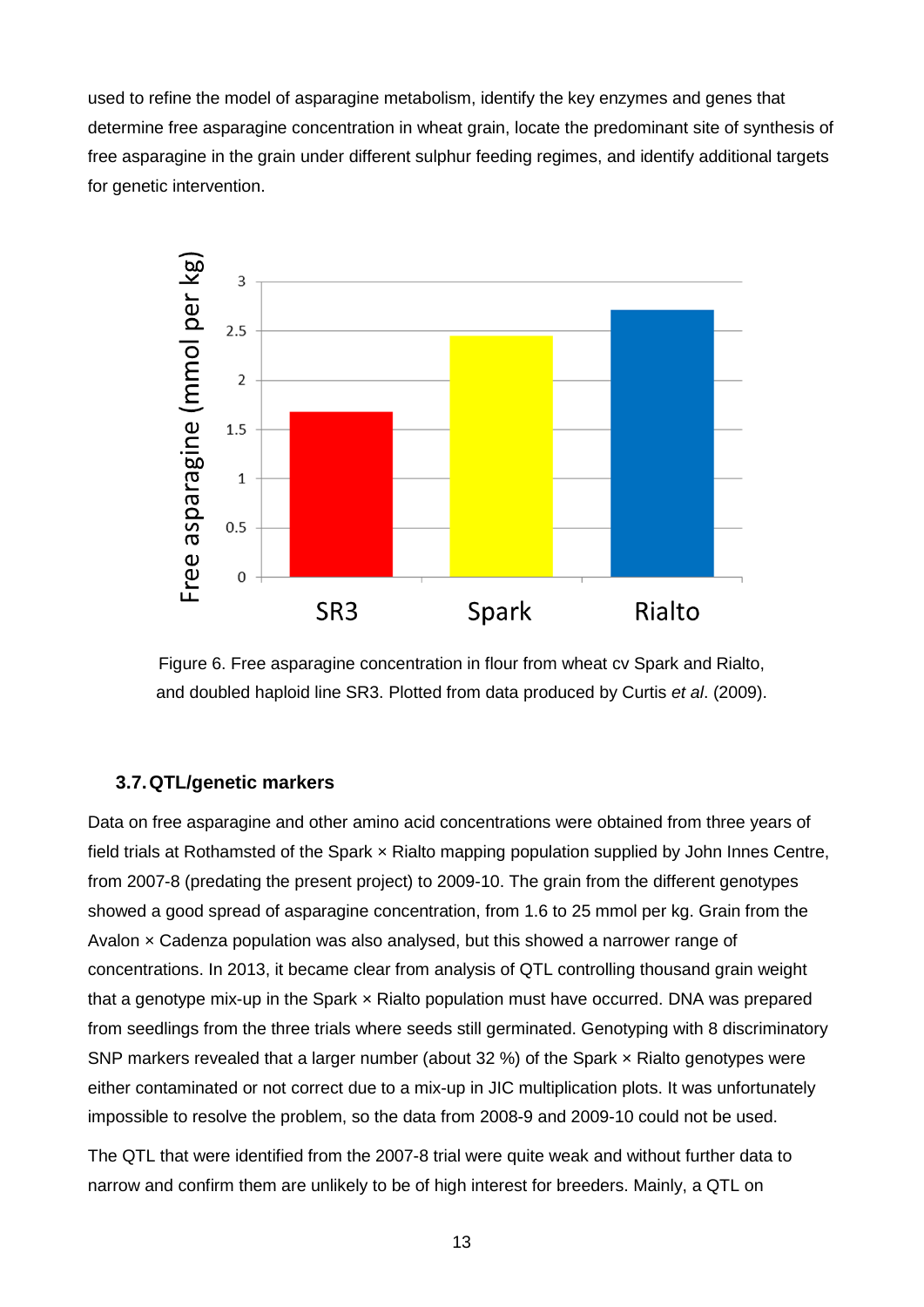chromosome 5A was detected, which influences the concentration of several free amino acids, including asparagine, explaining between 7 and 11 % of the variation observed, with the decreasing allele on Spark. No asparagine-specific QTL were detected.

Analysis of free amino acid concentrations in the Avalon x Cadenza population detected a minor QTL for asparagine concentration on chromosome 1A, with a decreasing effect from Avalon, and a QTL for glutamine concentration was mapped to a similar position. However, no major QTL (that is explaining more than 5-6 % of the variation observed) was detected.

The John Innes Centre team developed a mapping population from a cross between two soft wheat varieties, Claire (low asparagine) x Robigus (high asparagine). This population was the first of its kind. Two methods were employed to ensure success of the population development, the Doubled Haploid (DH) method and the Single Seed Descent (SSD) method. The DH population contains 176 lines, while the SSD population consists of 160 lines.

### **3.8.TILLING and GM**

#### TILLING

Mutant wheat populations have been produced by colleague Dr Andy Phillips at Rothamsted and are held by the JIC Wheat genetics group. Complete genomic data for these populations became available recently, enabling the identification of mutant lines carrying mutations in each of the *TaASN2* genes. These are being stacked within a follow-up SW-DTP CASE PhD studentship, also involving AHDB.

### GM

Virus-induced gene silencing (VIGS) was used to manipulate asparagine synthetase gene expression in wheat, but this was not successful. However, CRISPR-Cas9 genome editing has been used within the context of the SW-DTP CASE PhD studentship to create 'knockouts' for *TaASN2*, using the data obtained within the present project. Plants have been regenerated and are being analysed.

The TILLING and CRISPR-Cas mutagenesis approaches have the potential to effectively solve the acrylamide problem, but this depends on how the plants respond to the intervention, and, in the latter case, how genome edited plants are regulated in Europe.

### **3.9.Low free asparagine wheat in industrial processes**

Low free asparagine genotype SR3 was bulked up at Saaten Union to enable its performance to be assessed in real food systems by food industry members of the consortium. Seed was provided to Saaten Union by the John Innes Centre in 2012 and grain was produced for these analyses in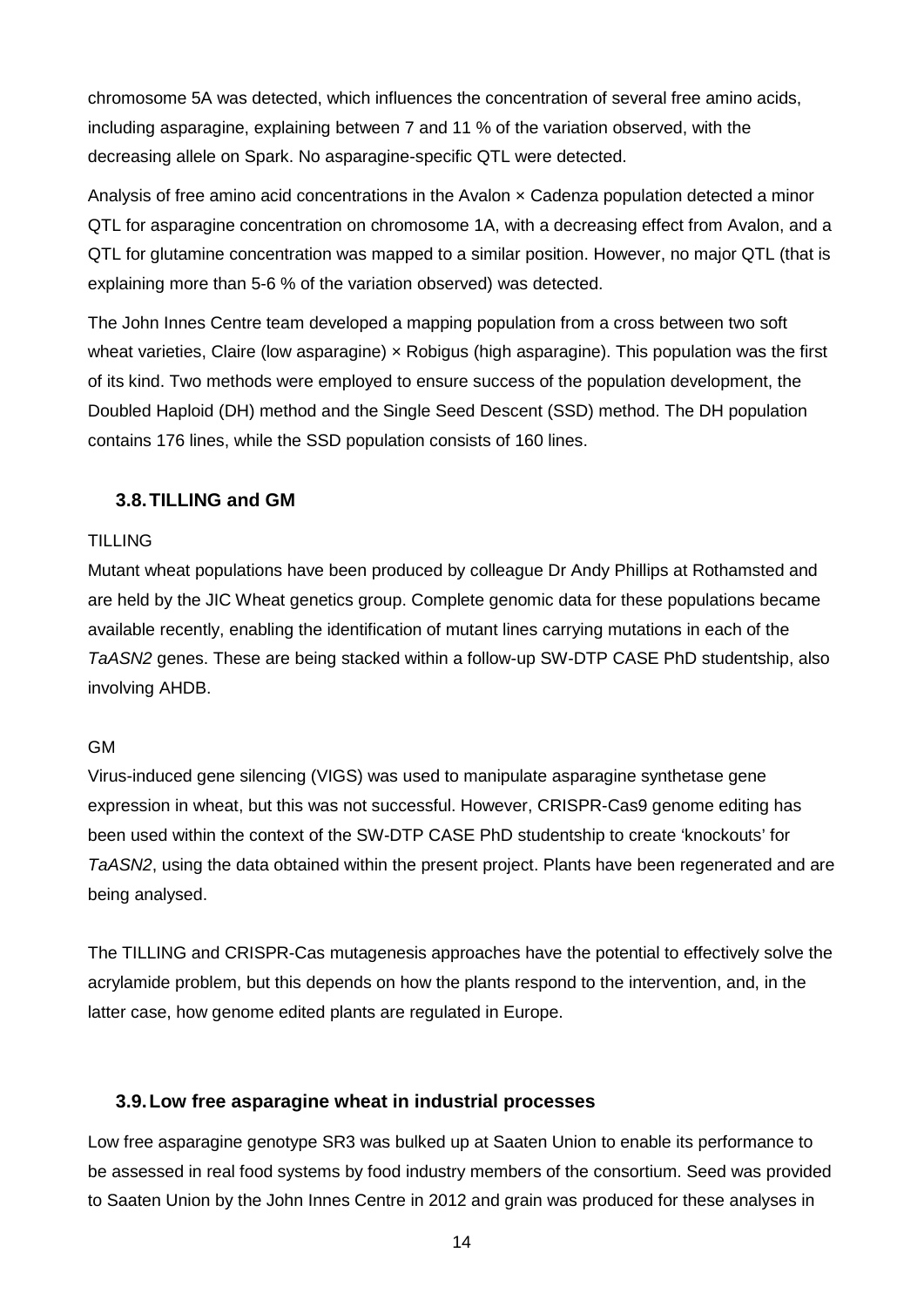2013. However, the genotype that was supplied turned out to be SR2, not SR3, and SR2 is not a low asparagine genotype. This part of the project was therefore severely delayed. Confirmed SR3 seed was bulked up and supplied to Saaten Union for planting in autumn 2014, with grain available for analysis from August 2015. A no-cost extension to the project was granted so that the food industry partners could complete their analyses.

Product trials were conducted by Pladis (UB) and Weetabix. Pladis used flour produced at Lantmaanen and there were problems with the milling, so the results should be considered in that light. Although the free asparagine concentration in SR3 was lower than in the Pladis standard flour, the acrylamide content of the biscuit product was similar. However, the acrylamide content was about half that typically associated with that product. It was noted that there were additional sources of asparagine (egg and malt) in the recipe, as well as ammonium bicarbonate (required for the finished product to be of acceptable quality).

Weetabix made a product from whole, un-milled grains. Free asparagine concentration was confirmed to be lower in SR3 than in their standard grain samples that were used for comparison. Acrylamide levels after cooking correlated with free asparagine concentration but this relationship broke down in the finished product.

The overall conclusions from these studies were that the relationship between free asparagine formation and acrylamide formation was more complex in commercial products than in standard heated flour tests, and that the addition of additional sources of asparagine or ammonium bicarbonate could nullify any advantage of using a low asparagine genotype. Note that the use of ammonium bicarbonate is not allowed in the compulsory Code of Practice for bakery products drawn up by the European Commission; this will be in place by April 2018.

### **3.10. Output**

### **3.10.1. Refereed papers**

Curtis, T.Y and Halford, N.G. (2014) Food security: The challenge of increasing wheat yield and the importance of not compromising food safety. *Annals of Applied Biology* **164**, 354-372. DOI:10.1111/aab.12108

Curtis, T.Y., Postles, J. and Halford, N.G. (2014) Reducing the potential for processing contaminant formation in cereal products. *Journal of Cereal Science* **59**, 382-392. DOI: 10.1016/j.jcs.2013.11.002.

Halford, N.G., Curtis, T.Y., Chen, Z. and Huang, J. (2015) DARWIN REVIEW: Effects of abiotic stress and crop management on cereal grain composition: implications for food quality and safety. *Journal of Experimental Botany* **66**, 1145-1156, doi: 10.1093/jxb/eru473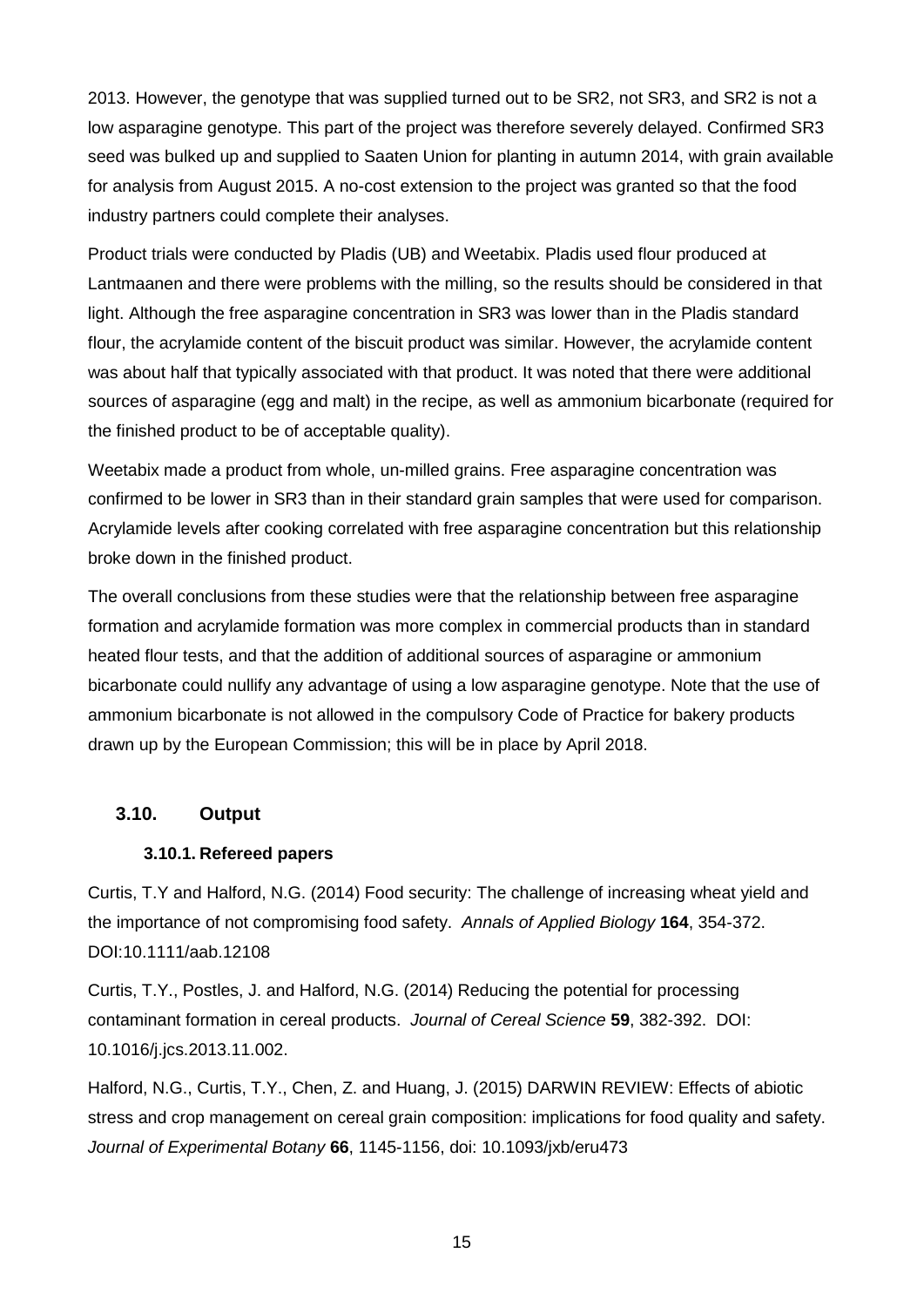Curtis, T.Y. and Halford, N.G. (2016) Reducing the acrylamide-forming potential of wheat. *Food and Energy Security* **5**, 153-164, doi: 10.1002/fes3.85.

Curtis, T.Y., Powers, S.J. and Halford, N.G. (2016) Effects of fungicide treatment on free amino acid concentration and acrylamide-forming potential in wheat. *Journal of Agricultural and Food Chemistry* **64**, 9689-9696, doi: 10.1021/acs.jafc.6b04520.

Gao, R., Curtis, T.Y., Powers, S.J., Xu, H., Huang, J. and Halford, N.G. (2016) Food safety: Structure and expression of the asparagine synthetase gene family of wheat. *Journal of Cereal Science* **68**, 122-131, doi: 10.1016/j.jcs.2016.01.010.

Curtis, T.Y., Powers, S.J., Wang, R. and Halford, N.G. (2018) Effects of variety, year of cultivation and sulphur supply on the accumulation of free asparagine in the grain of commercial wheat varieties. Food Chemistry **239**, 304-313, doi: 10.1016/j.foodchem.2017.06.113.

Curtis, T.Y., Bo, V., Tucker, A. and Halford, N.G. (2018) Construction of a network describing asparagine metabolism in plants and its application to the identification of genes affecting asparagine metabolism in wheat under drought and nutritional stress. *Food and Energy Security* **7**, e00126. doi:10.1002/fes3.126.

Xu, H., Curtis, T.Y., Powers, S.J., Raffan, S., Gao, R., Huang, J., Heiner, M., Gilbert, D. and Halford, N.G. (2018) Genomic, biochemical and modelling analyses of asparagine synthetases from wheat. *Frontiers in Plant Science* **8**, 2237, doi: 10.3389/fpls.2017.02237.

### **3.10.2. Popular articles**

Frood, Arran. Under the bar: Acrylamide and Food Safety. BBSRC News:

http://www.bbsrc.ac.uk/news/food-security/2013/130206-f-acrylamide-and-food-safety.aspx

Global Food Security: http://www.foodsecurity.ac.uk/research/current/acrylamide-and-foodsafety.html

A shortened version of this, edited by Tracey Duncombe, appeared in BBSRC Business Magazine, Spring 2013

### **3.10.3. Book chapters**

Halford, N.G. and Curtis, T.Y. (2016) Acrylamide in Cereals: The Problem and Potential Genetic and Agronomic Solutions. In: Biotechnology of Major Cereals, ed. Jones, H. CAB International (CABI), Wallingford, Chapter 13, pp. 165-178.

Halford, N.G. and Curtis, T.Y. (2016). Reducing the Acrylamide-Forming Potential of Wheat, Rye and Potato: A Review. In: ACS Symposium Series, Vol. 1237, Browned Flavors: Analysis, Formation, & Physiology, ed. Granvogl, M., American Chemical Society, Washington DC, pp. 35- 53. Chapter 4, DOI: 10.1021/bk-2016-1237.ch004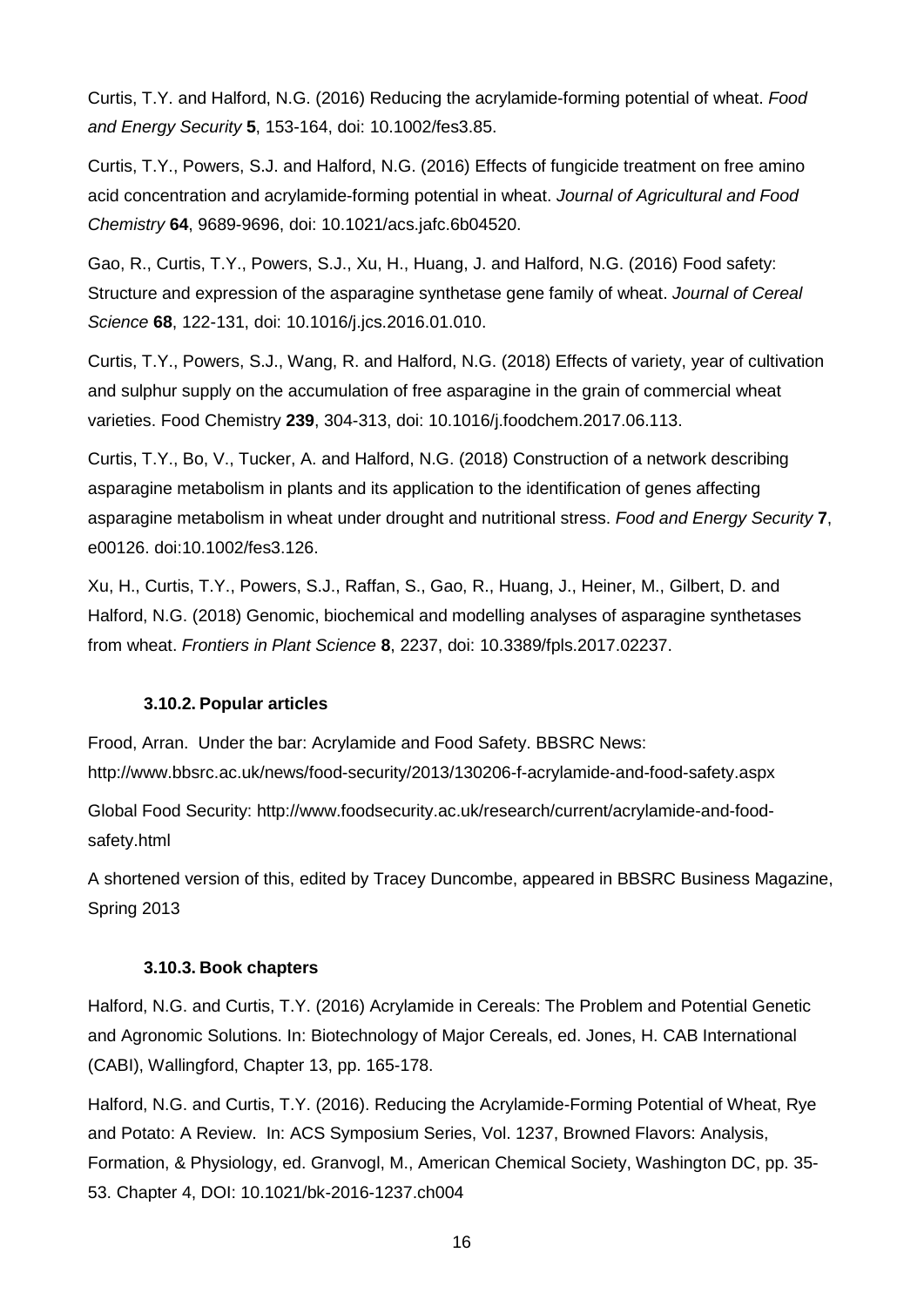### **3.10.4. Conference papers**

Curtis, T and Halford, N.G. (2013) Advances in reduction of acrylamide-forming potential in wheat. Aspects of Applied Biology 116, Acrylamide, furans and other food-borne contaminants, from plant science to food chemistry, 131-136.

### **3.10.5. Conference abstracts**

Curtis, T. and Halford, N. (2012) Genetic and environmental factors controlling acrylamide formation in wheat products. UK PlantSci 2012, Norwich.

Curtis, T., Halford, N.G., Gao, Q. and Gilbert, D. (2012) Modelling asparagine synthetase function in wheat using Petri nets. Computational Methods in Systems Biology,  $3<sup>rd</sup> - 5<sup>th</sup>$  October 2012, Brunel University.

### **3.10.6. Sequence database entries**

KY937995 Triticum aestivum asparagine synthetase-1 (TaASN1), cds. KY937996 Triticum aestivum asparagine synthetase-2 (TaASN2), cds. KY937997 Triticum aestivum asparagine synthetase-2 (TaASN2), cds.

### **3.10.7. Conference presentations by the PI**

The 21st Conference of the International Plant Growth Substances Association (IPGSA), Shanghai, China, June18th to 22nd, 2013. Interactions between sugar, amino acid and stress signalling pathways in plants, and the implications for food quality and safety.

Acrylamide workshop, European Commission, Directorate General for Health and Consumers, Unit E3: Chemicals, Contaminants and Pesticides. Brussels, 13th-14th January 2014. Genetic and agronomic approaches to acrylamide reduction: progress and prospects for potato, wheat and rye.

Monogram Annual Meeting, Reading, March 2014. Food safety: Reducing the acrylamide-forming potential of wheat and rye.

SIK meeting, Gothenburg, March 2014. Genetic and agronomic approaches to acrylamide reduction: progress and prospects for potato, wheat and rye.

Agricultural Genomics, London, April 2014. Genomics Approaches to Improving the Food Safety of Wheat, Rye and Potato.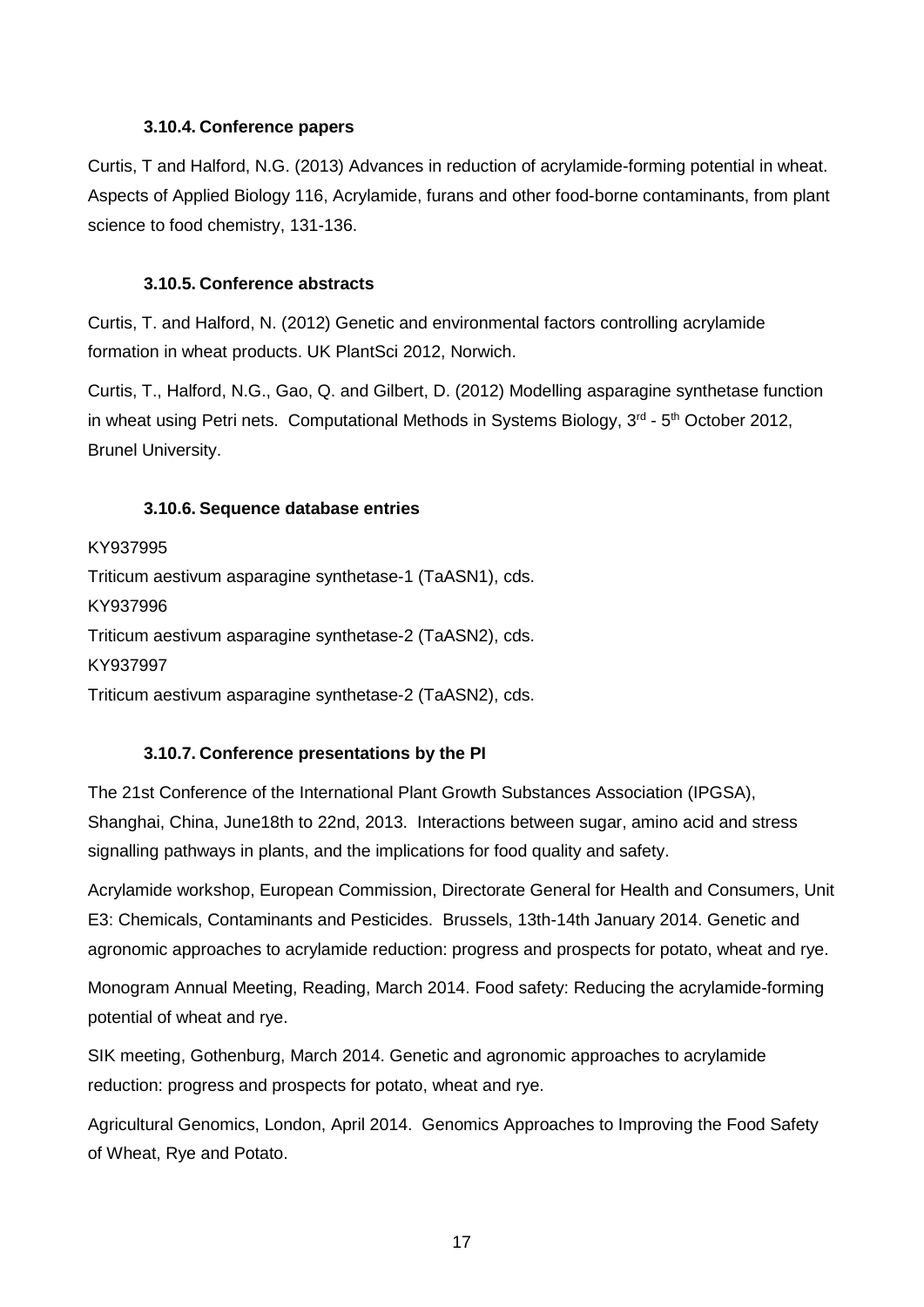9th International Workshop on Sulfur Metabolism in Plants: Molecular Physiology and Ecophysiology of Sulfur, Freiburg, Germany, April 2014. Effect of sulphur availability on the acrylamide-forming potential of wheat, rye and potato.

Cereal Partners Worldwide, Grain Summit, Orbe, Switzerland, June 2014. Genetic and agronomic approaches to acrylamide reduction in wheat and rye.

SELECTBIO on-line, October 2014: Advances in Plant Genomics. Processing contaminants: a problem that will not go away for the food industry and on which plant scientists and breeders must engage.

NABIM Research and Development Workshop, December 2nd 2014.

Food, Nutrition and Agricultural Genomics Congress, London, April 20th – 21st 2015.

Campden-BRI Cereals, Milling and Baking Members Interest Group Meeting, May 6th 2015.

Federation of Bakers Workshop on Acrylamide, May 11th 2015.

SELECTBIO on-line, October 2015: Advances in Plant Genomics (APG 2015).

Wheat – genetic improvement of end use quality. 9-10 February 2016. Association of Applied Biologists, Rothamsted Research, Harpenden, Herts.

Food Security Annual Conference 2016 – Lancaster University, 19th – 20th April 2016. Acrylamide and food safety.

Food Safety 2016: 2nd International Conference on Food safety and Regulatory Measures. London, June 6th-8th 2016. Session on 'Formation and analysis of food-borne toxicants'. Reducing the acrylamide-forming potential of wheat, rye and potato.

2nd Global Summit on Plant Science, London, October 6th – 8th 2016. Genetic and agronomic approaches to reducing the acrylamide-forming potential of wheat.

Speaker and session chair, BIT's 7th World Gene Convention-2016 (WGC-2016), November 3rd – 5th, 2016, Shanghai, China. Crop improvement for food safety: reducing the acrylamide-forming potential of wheat, rye and potato.

BBSRC showcase, Campden BRI, 6th July 2016. Genetic improvement of wheat to reduce the potential for acrylamide formation during processing.

Healthgrain Forum 2017 Spring Workshop, Leuven, Belgium, 2nd – 3rd May 2017

254th American Chemical Society National Meeting & Exposition, Washington DC, USA, August 2017. Session on Food-Borne Toxicants.

Royal Society of Chemistry, Acrylamide Update, 16th November 2017, Reading.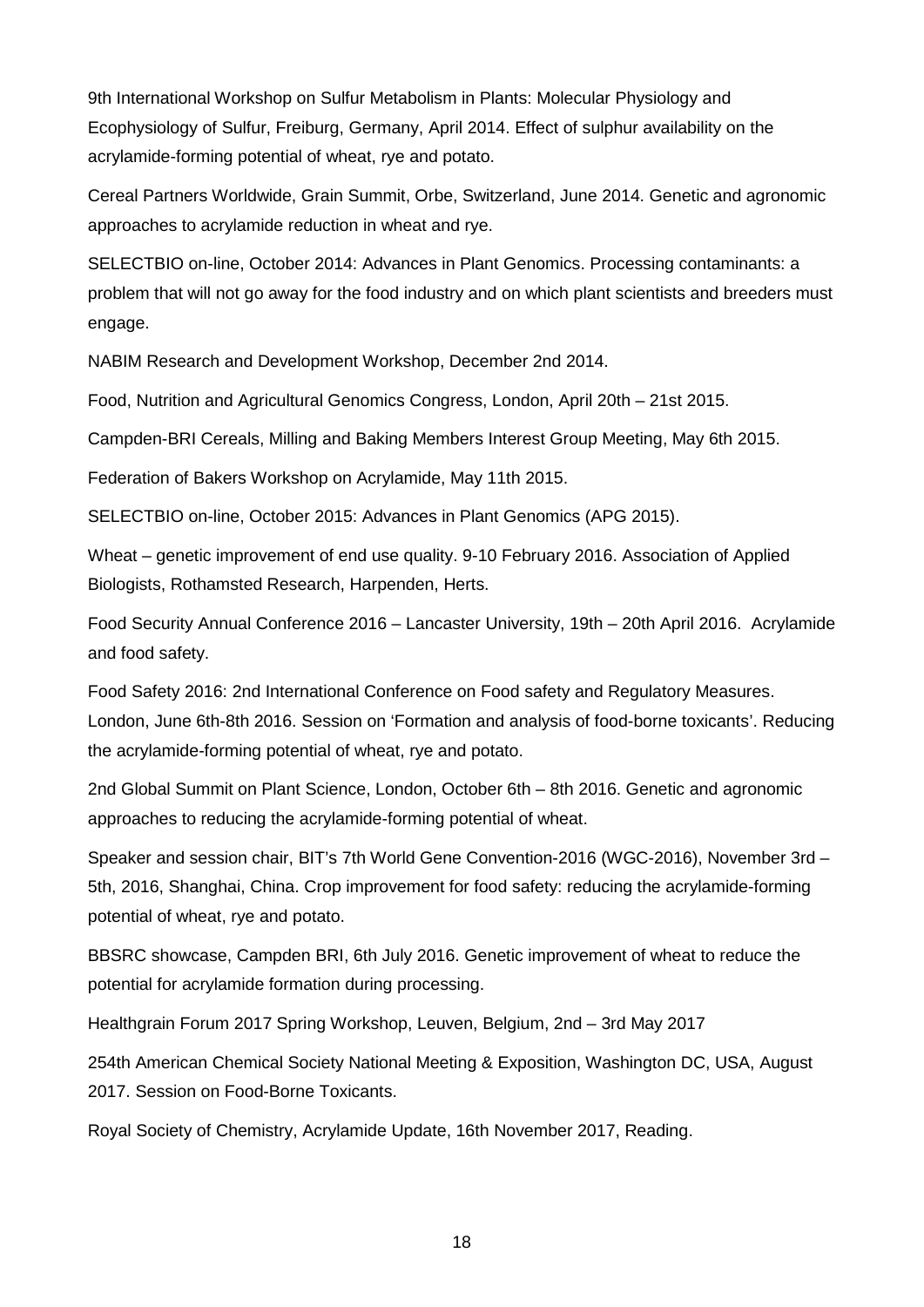### **3.10.8. Knowledge exchange**

The PI presented a webinar to CEEREAL Technology Group on the acrylamide issue:  $12<sup>th</sup>$  June 2017.

The PI was an 'Expert speaker' (at the invitation of CEEREAL/FoodDrinkEurope) at a meeting of the European Commission's Civil Dialogue Group: CDG ARABLE CROP, 4<sup>th</sup> July 2017, DG-Agri, Rue de la Loi, Brussels.

The PI held meetings with CEEREAL, Brussels, to discuss the acrylamide issue and possible grant applications, 29<sup>th</sup> November 2017.

### **3.10.9. Public engagement**

The PI was interviewed on the acrylamide issue by Meera Senthilingam for CNN, 23<sup>rd</sup> January 2017. On-line news and broadcast in the US. Quotes from this interview were picked up by >60 other media outlets.

The PI participated in BBC Radio 4 You and Yours programme on Thursday 13<sup>th</sup> June 2013 on the acrylamide issue.

The PI was interviewed by Volker Mrasek for Deutschlandfunk, WDR (West German Radio) and NDR (North German Radio) on the acrylamide issue, 22<sup>nd</sup> August 2013.

The PI was interviewed for Newstalk ZB (New Zealand) 23<sup>rd</sup> January 2017.

### **3.10.10. Follow-up funding**

BBSRC Pathfinder, BB/P017541/1: Automated analysis of free amino acids for acrylamide reduction in wheat-based food matrixes: applications in food production and commercial testing" (IP Pragmatics). 17/11/16 to 16/02/17. £16728.

South West Biosciences Doctoral Training Partnership CASE studentship: Genome editing for low acrylamide wheat. Partners: Agriculture and Horticulture Development Board, KWS UK Ltd., Saaten Union UK Ltd, RAGT Seeds Ltd; Syngenta UK Ltd, and Limagrain UK Ltd.

AHDB. Effect of sulphur fertilisation on the acrylamide-forming potential of wheat. Home Grown Cereals Authority Project Report No. 2170001. July to October 2013. £7978.

### **4. Discussion**

The study achieved the following:

• Identification of low and high asparagine wheat varieties. The use of low asparagine varieties for cereal products is included in the European Commission's compulsory Code of Practice, where wheat is grown to contract.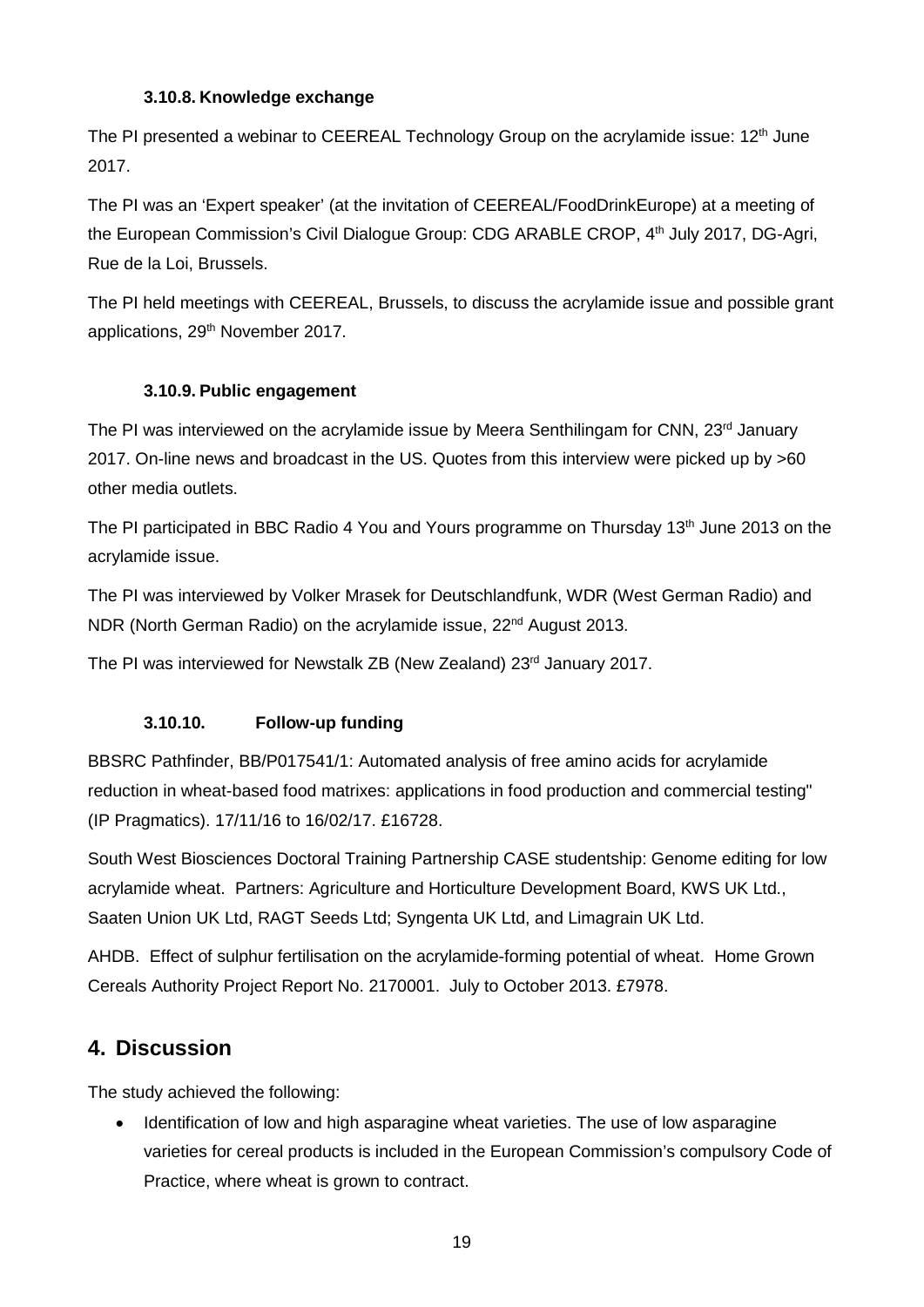- Assessment of variation in asparagine concentration in a wide range of commercial and non-commercial genotypes.
- New information on the asparagine synthetase gene family in wheat and identification of a target for genetic intervention.
- Valuable tools for the study of asparagine synthetase in wheat, including cloned genes, expressed proteins and monoclonal antibodies.
- Huge datasets on gene activity that will inform the modelling of free asparagine metabolism in wheat and the genetic control of asparagine accumulation.
- First soft wheat mapping population produced.
- A model for asparagine metabolism that is far more detailed than anything else in the scientific literature.
- Identification of wheat plants carrying mutations in TaASN2, the most highly expressed asparagine synthetase gene in the grain.
- Data on the effect of reduced concentration of free asparagine and other amino acids on food processing and product quality.
- Assessment of effect of fungicide treatment on asparagine accumulation. To follow 'good phytosanitary practices to prevent fungal infection' has been included in the European Commission's compulsory Code of Practice for wheat products.
- As a result of a short, associated project funded by AHDB, advice on sulphur supply to wheat has been updated, with a recommendation of 20 kg S per hectare for all wheat destined for human consumption (Project Report No. 525). Ensuring sulphur sufficiency is also included in the European Commission's compulsory Code of Practice for cereals.

### **5. References**

Other than those given in section 3.10.1

- Avila-Ospina, L., Marmagne, A., Talbotec, J. and Krupinska, K. (2015) The identification of new cytosolic glutamine synthetase and asparagine synthetase genes in barley (*Hordeum vulgare* L.), and their expression during leaf senescence. *Journal of Experimental Botany* **66**, 2013-2026.
- Byrne, E.H., Prosser, I., Muttucumaru, N., Curtis, T.Y., Wingler, A., Powers, S. and Halford, N.G. (2012) Overexpression of GCN2-type protein kinase in wheat has profound effects on free amino acid concentration and gene expression. *Plant Biotechnology Journal* **10**, 328-340.
- Curtis T.Y., Muttucumaru, N., Shewry, P.R., Parry, M.A., Powers, S.J., Elmore, J.S., Mottram, D.S., Hook, S. and Halford, N.G. (2009) Effects of genotype and environment on free amino acid levels in wheat grain: implications for acrylamide formation during processing. *Journal of Agricultural and Food Chemistry* **57**, 1013-1021.